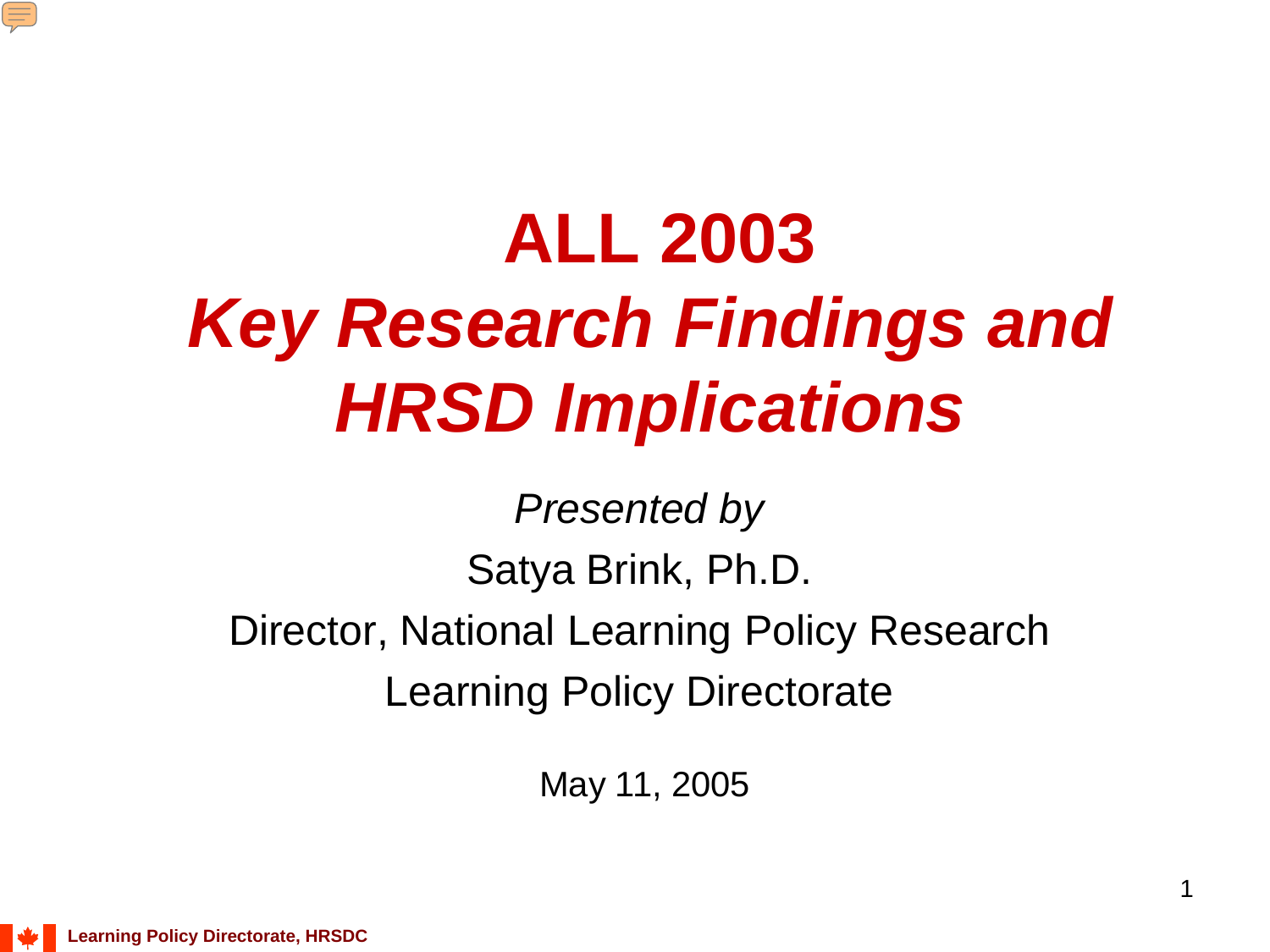### **Policy Research Questions**

- What is the level of literacy proficiency in the Canadian working age population?
- How do we compare internationally?
- How proficient are Canadians in different component skills ?
- How is literacy performance distributed in the Canadian population?
- What are the factors affecting literacy proficiency in the competencies?
- How have Canadians improved or not?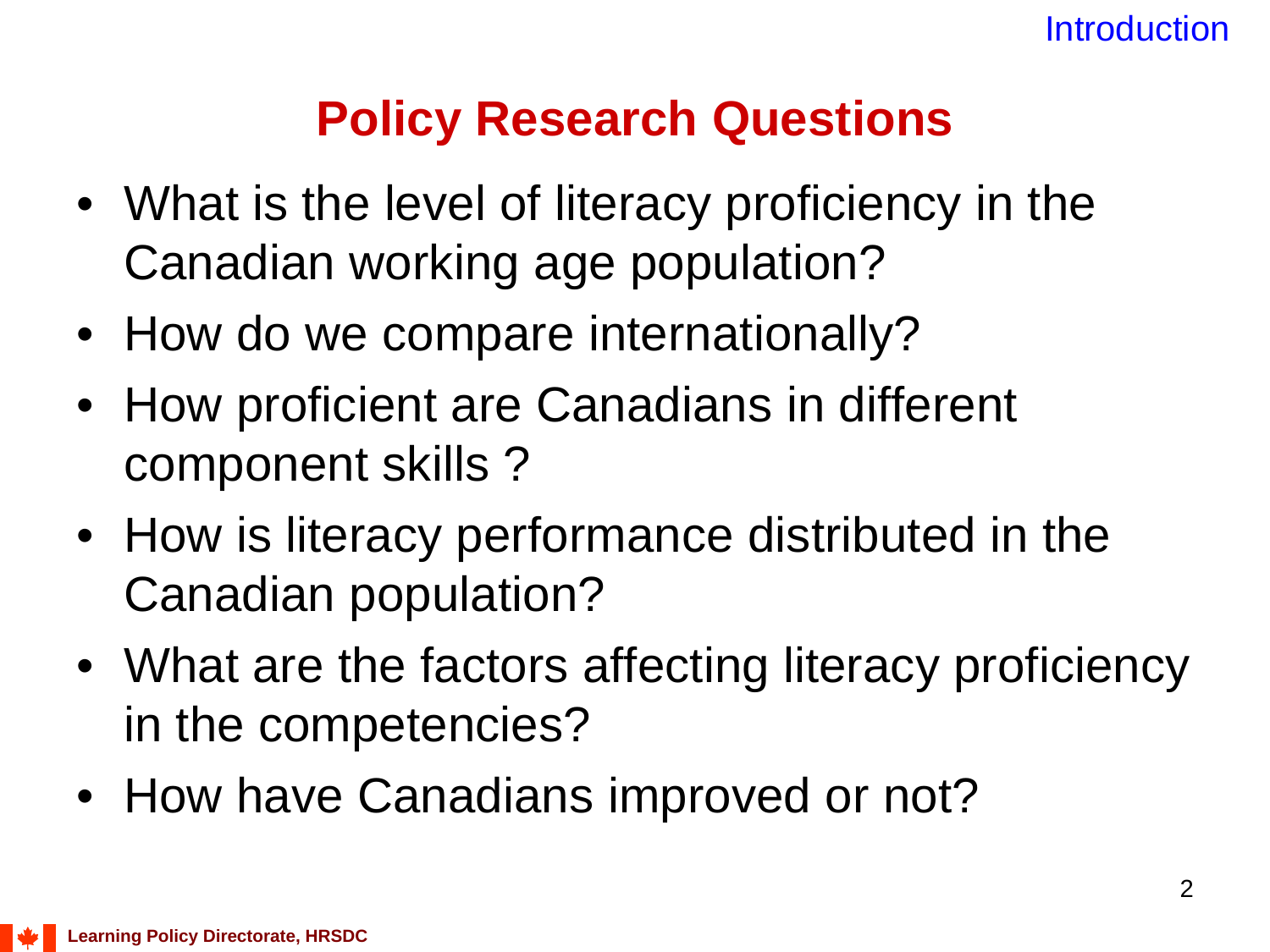

### **Measurement of adult competencies**

| <b>IALS</b>                                                                | <b>ALL</b>                                                                                                              |  |  |  |
|----------------------------------------------------------------------------|-------------------------------------------------------------------------------------------------------------------------|--|--|--|
| Conducted in 1994-1998                                                     | <b>Conducted in 2003</b>                                                                                                |  |  |  |
| <b>Domains:</b>                                                            | <b>Domains:</b>                                                                                                         |  |  |  |
| <b>Prose</b>                                                               | <b>Prose</b>                                                                                                            |  |  |  |
| <b>Document</b>                                                            | <b>Document</b>                                                                                                         |  |  |  |
| <b>Numeracy</b>                                                            | <b>Numeracy (modified)*</b>                                                                                             |  |  |  |
|                                                                            | <b>Problem solving*</b>                                                                                                 |  |  |  |
| <b>Participating countries: 22</b>                                         | <b>Participating Countries: 6 (first round)</b><br>Canada, Bermuda, Italy, Norway,<br><b>Switzerland, United States</b> |  |  |  |
|                                                                            | <b>Countries participating in the second</b><br>round (2005) :                                                          |  |  |  |
|                                                                            | Australia, Netherlands,                                                                                                 |  |  |  |
|                                                                            | New Zealand, Hungary, South Korea                                                                                       |  |  |  |
| • In Canada, 4500 respondents aged<br>16-65 representing 18,450,260 adults | • In Canada, 20,000 respondents age                                                                                     |  |  |  |
|                                                                            | 16-65 representing 21,360,683 adults<br>3                                                                               |  |  |  |

E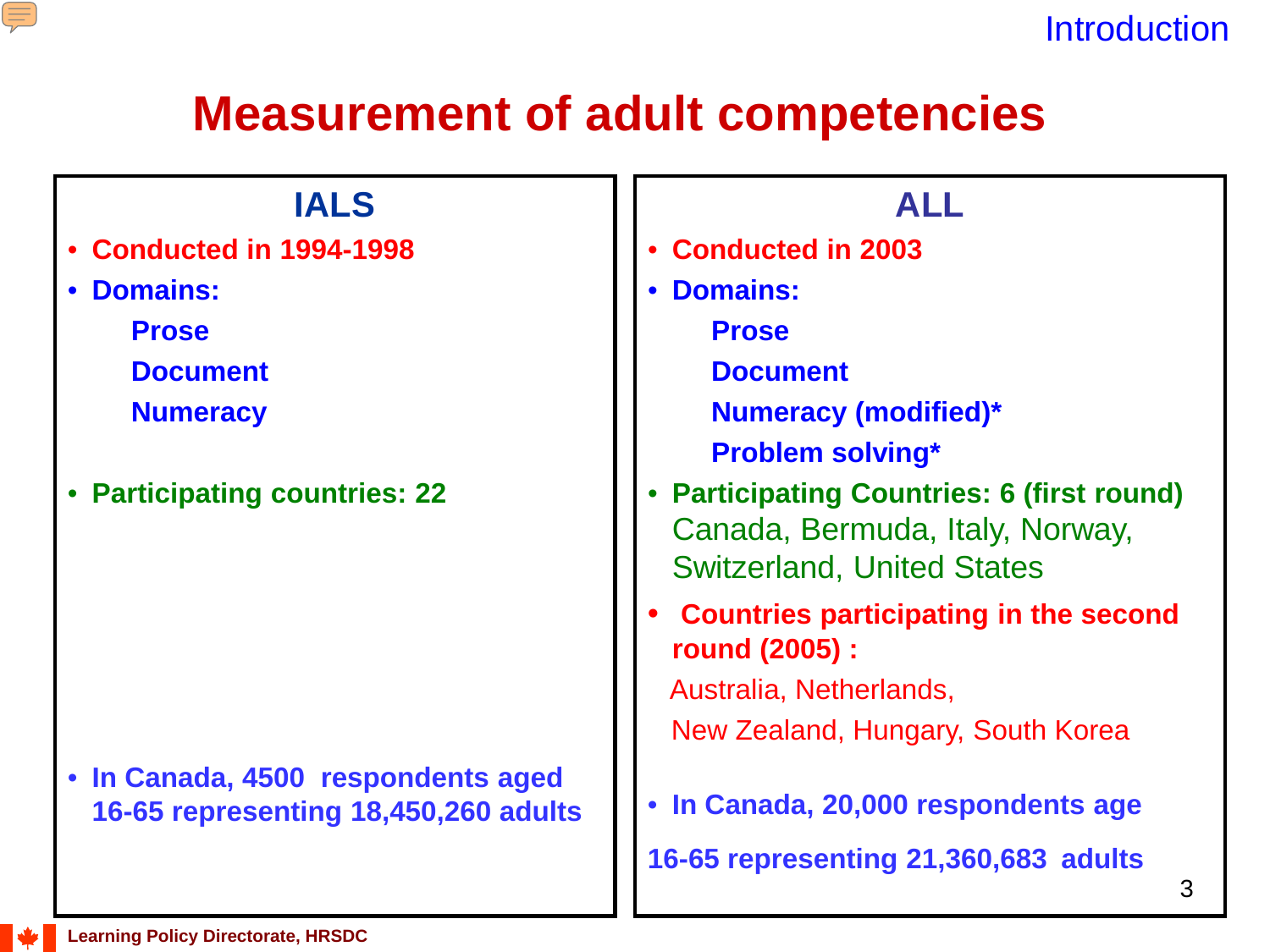

### **Comparisons between IALS and ALL**

- Limited international comparisons
- Limited over time comparisons:
	- Prose and document domains only
	- Modified numeracy instrument between the two surveys
	- Problem solving was added to ALL 2003
- Better population coverage:
	- Over sampling of immigrants, Canadian official language minorities. North was included.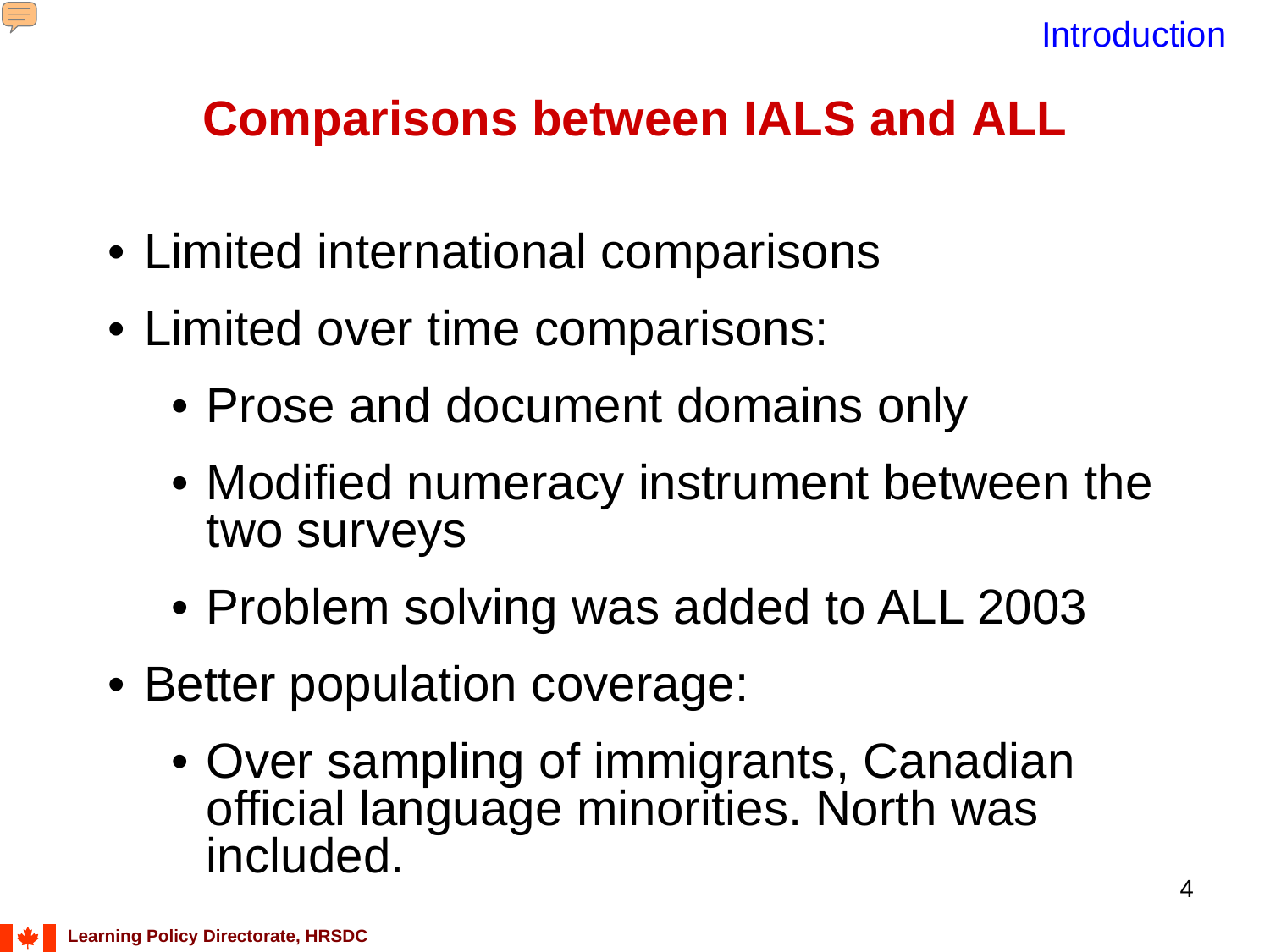#### **Introduction**

## **Literacy proficiency: the ability to** *understand* **and**  *employ* **printed information in daily activities, at home, at work and in the community**

### **4 Domains, measure skills at five levels :**

- **Prose:** The knowledge and skills needed to understand and use information from texts including editorials, news stories, brochures and instruction manuals.
- **Document:** The knowledge and skills required to locate and use information contained in various formats, including job applications, payroll forms, transportation schedules, maps, tables, and charts.
- **Numeracy:** The knowledge and skills required to apply arithmetic operations, either alone or sequentially, to numbers embedded in printed materials, such as balancing an account, figuring out a tip, completing an order form or determining the amount of interest on a loan from an advertisement .
- **Problem Solving:** Involves goal-directed thinking and action in situations for which no routine solution procedure is available. The understanding of the problem situation and its step-by-step transformation, based on planning and reasoning constitute the process of problem solving.

•**Level 1** 0 - 225 points •**Level 2** 226 -275 points •**Level 3 276-325 points\*** •**Level 4** 326 -375 points •**Level 5** 376 -500 points

**Proficiency level for** modern economy and knowledge-based society

 $\equiv$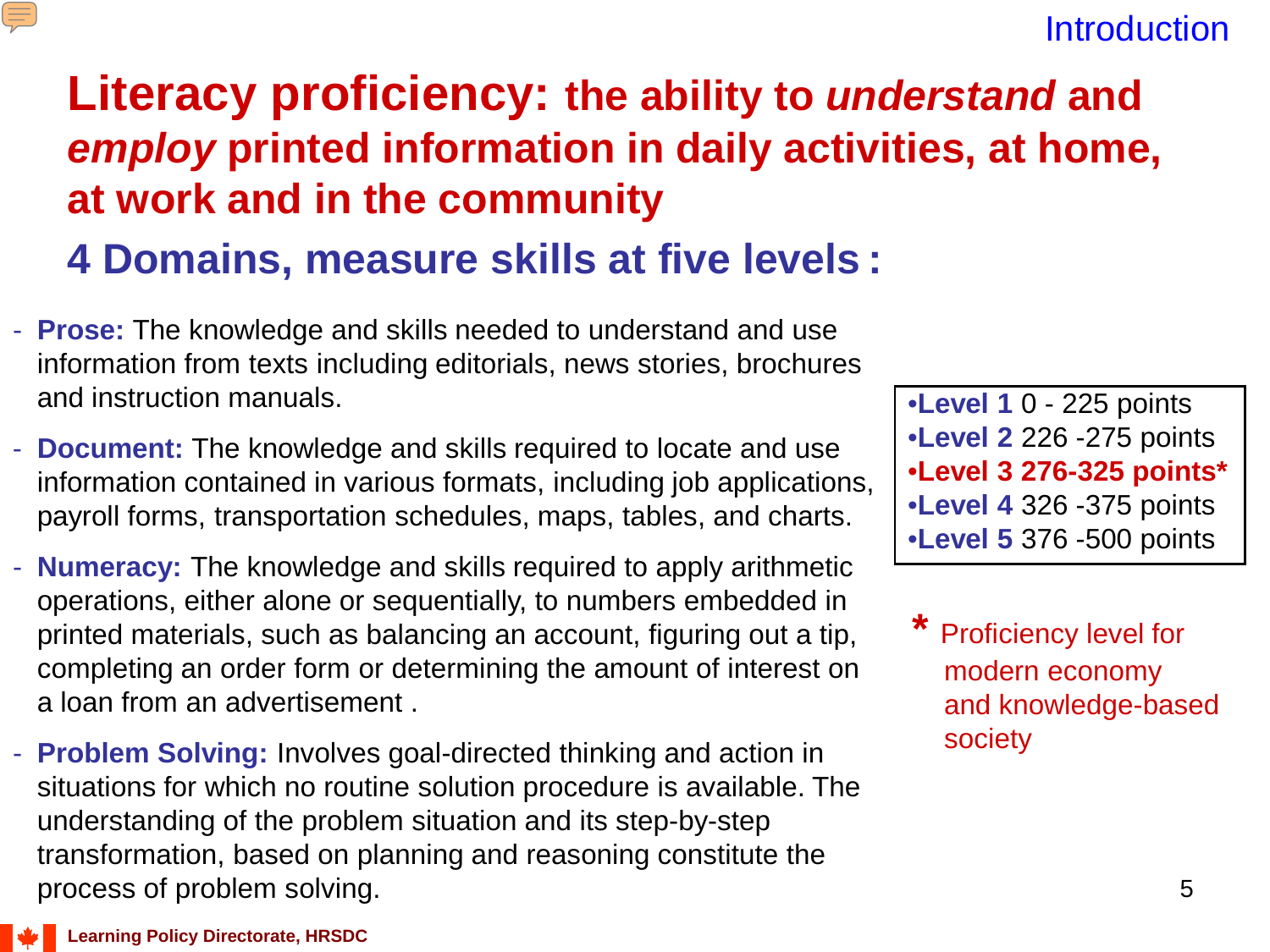

## **Indicators of Canadian performance in international ALL results**

- Average score and international standing
- Areas of improvement/decline since 1994
- Performance of sub-groups:
	- Youth
	- Immigrants
	- Men-Women
	- Labour force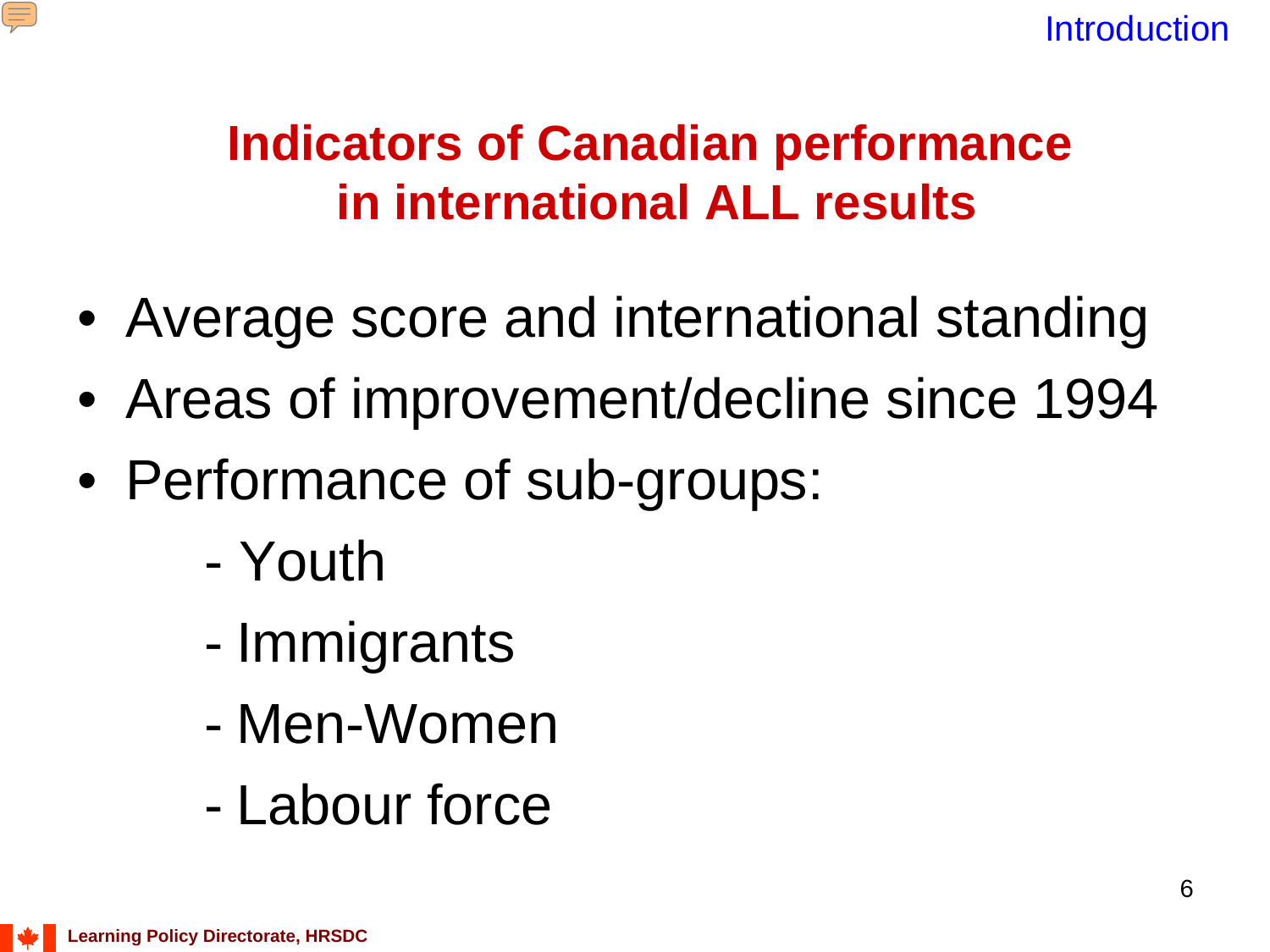

### **No change in average prose or document scores of Canadians between 1994 and 2003**

|                                  | <b>Level 3 range</b><br>in IALS & ALL | <b>IALS</b><br>1994 | <b>ALL</b><br>2003 |
|----------------------------------|---------------------------------------|---------------------|--------------------|
| <b>Prose</b>                     | $276 - 325$                           | 278.8               | 280.8*             |
| <b>Document</b>                  | $276 - 325$                           | 279.3               | 280.6*             |
| Numeracy                         | $276 - 325$                           |                     | 272.3              |
| <b>Problem</b><br><b>Solving</b> | $276 - 325$                           |                     | 273.8              |

**\*** Change from 1994 is not statistically significant.

*Source:* ALL, 2003; IALS, 1994-1998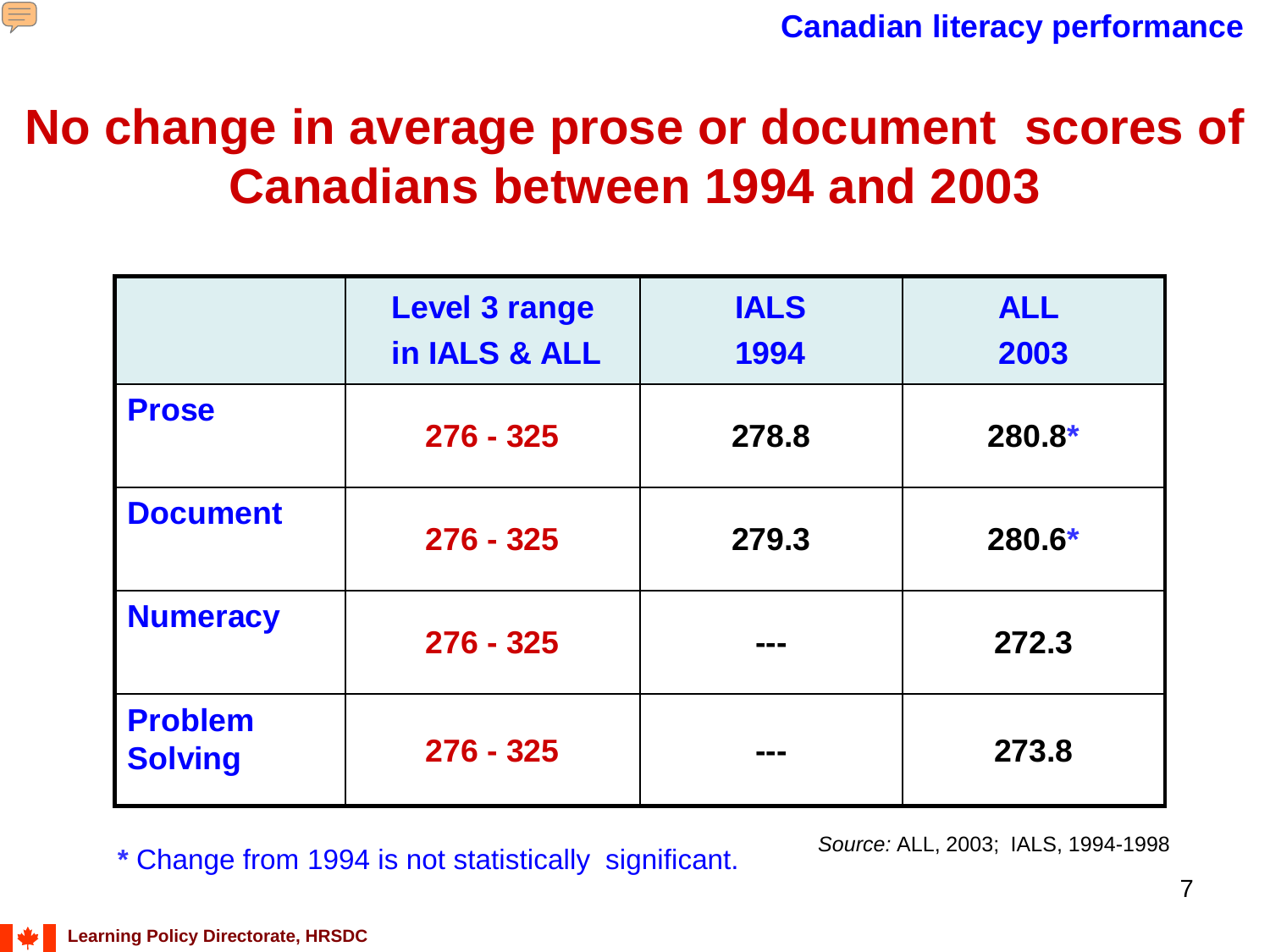#### **Canadian literacy performance**

## **Percent of Canadian population (16 to 65) at each prose literacy level, in IALS and ALL**



Differences at each level between IALS and ALL are not statistically significant

复

*Source:* ALL, 2003; IALS, 1994-1998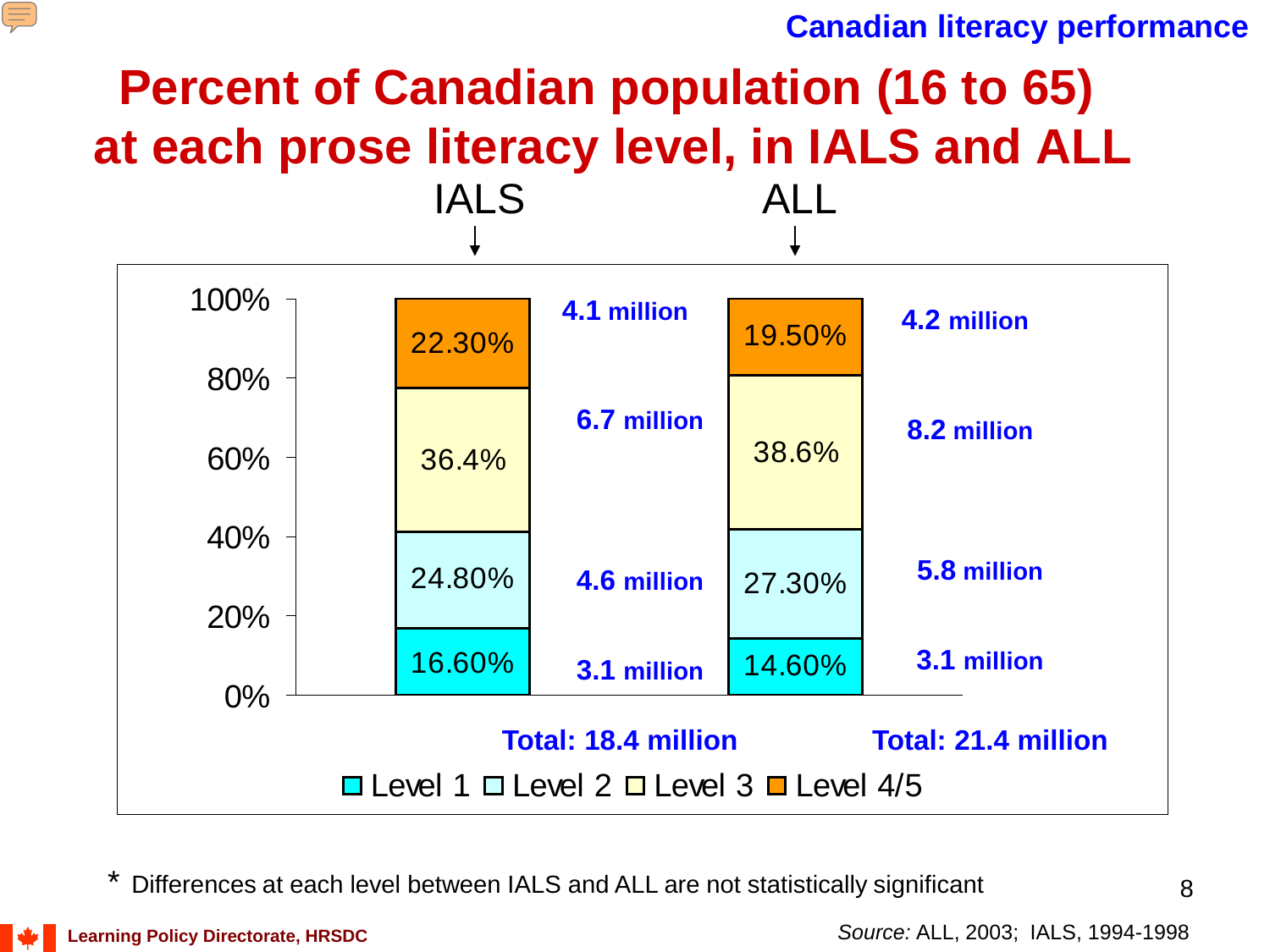

### **About 9 million Canadians scored at levels 1 and 2**

Level 1 Level 2 98 123 148 173 198 223 Prose scores **Frequency**  250d 231 236 241 246 251 256 261 266 271 276 **Prosessores Frequency** 5% of population



*Source:* ALL, 2003

जु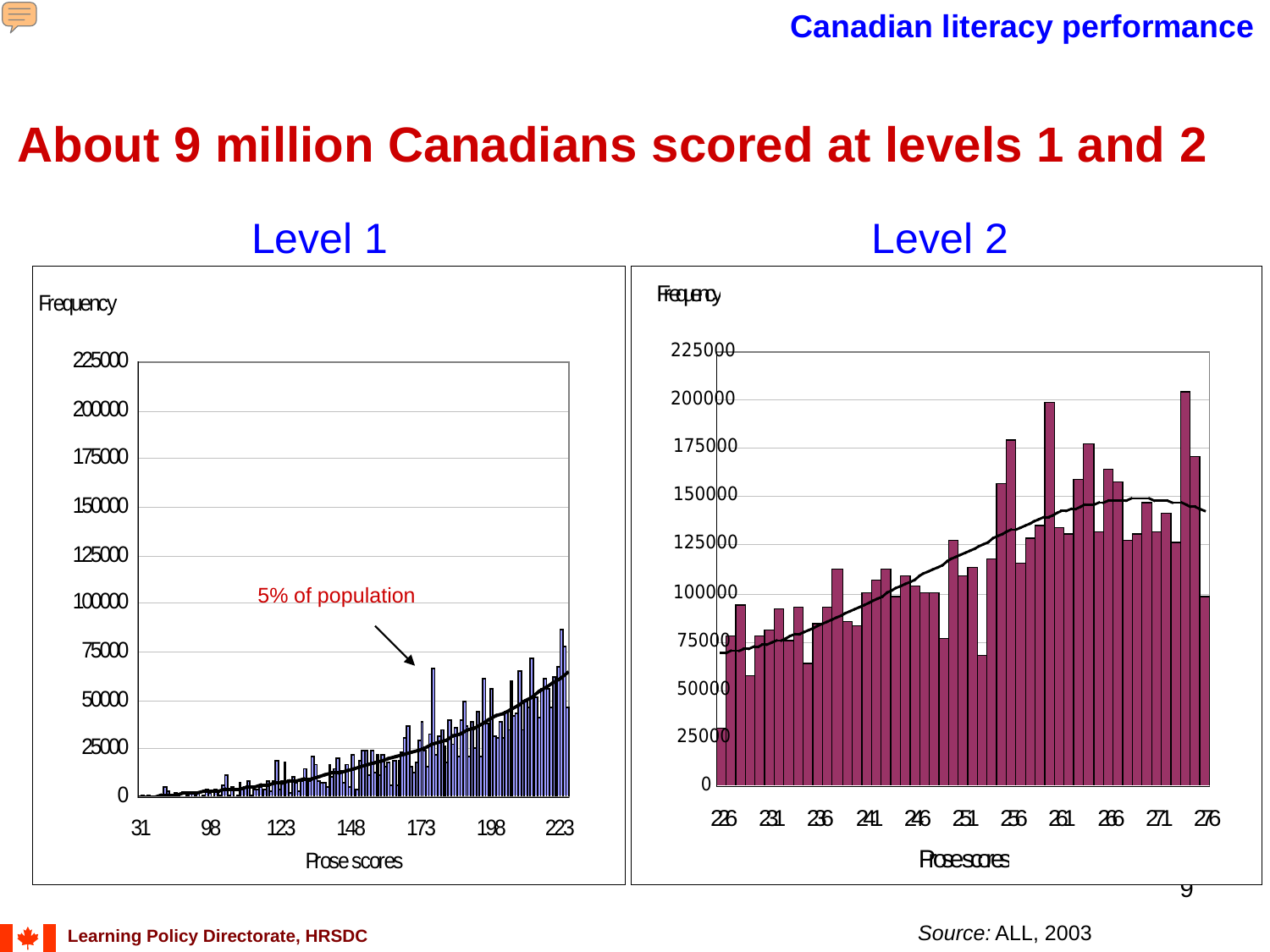

International comparison

## **Three countries did not change their prose literacy performance**

- Similar trend also observed for document **literacy**
- Decline in U.S. and Italian speaking Switzerland
- Improvement in German speaking Switzerland



*Source:* ALL, 2003; IALS, 1994-1998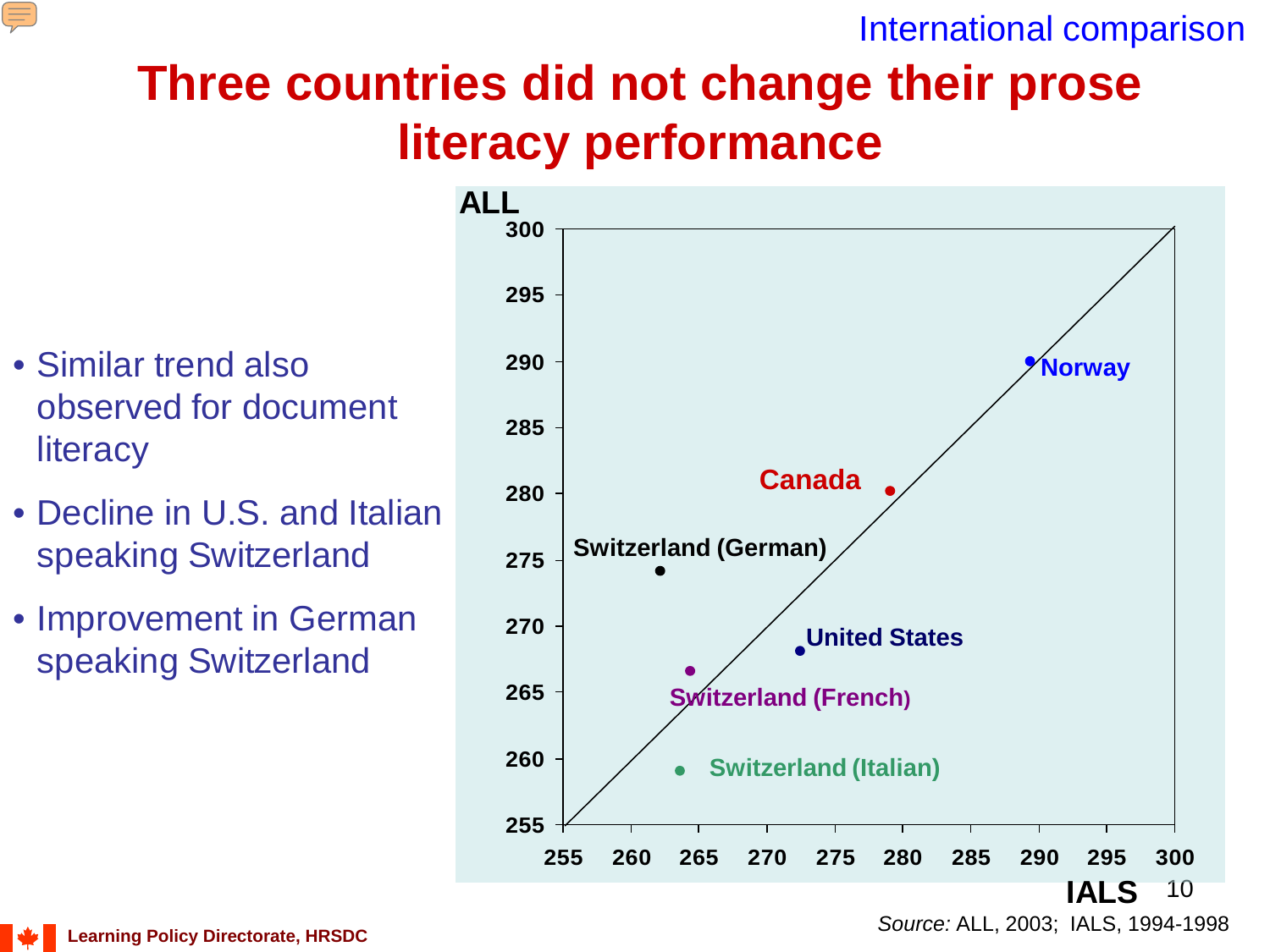

International comparison

Standing of countries based on average literacy scores varies by literacy domain. Overall, Canada's position is in the middle.

| <b>Literacy Domains</b>            |                                                                                     |                                                                                          |                                                     |                                                        |  |  |  |
|------------------------------------|-------------------------------------------------------------------------------------|------------------------------------------------------------------------------------------|-----------------------------------------------------|--------------------------------------------------------|--|--|--|
|                                    | <b>Prose</b>                                                                        | <b>Document</b>                                                                          | <b>Numeracy</b>                                     | <b>Problem</b><br><b>Solving</b>                       |  |  |  |
| <b>Canadian</b><br>average         | 280.8                                                                               | 280.6                                                                                    | 272.3                                               | 273.8                                                  |  |  |  |
| <b>Performed better</b>            | <b>Norway (290.1)</b><br><b>Bermuda (289.8)</b>                                     | <b>Norway (295.1)</b>                                                                    | <b>Switzerland (289.8)</b><br><b>Norway (284.9)</b> | <b>Norway (284.2)</b><br><b>Switzerland</b><br>(279.0) |  |  |  |
| <b>Same as Canada</b>              |                                                                                     | <b>Bermuda (280.0)</b>                                                                   | <b>Bermuda (269.7)</b>                              | <b>Bermuda</b><br>(272.8)                              |  |  |  |
| <b>Lower than</b><br><b>Canada</b> | <b>Switzerland</b><br>(272.1)<br><b>United States</b><br>(268.6)<br>Italy $(229.1)$ | <b>Switzerland</b><br>(276.6)<br><b>United States</b><br>(269.8)<br><b>Italy (225.8)</b> | <b>United States</b><br>(260.9)<br>Italy $(233.3)$  | <b>Italy (224.9)</b>                                   |  |  |  |

Figures in brackets: average scores *Source:* ALL, 2003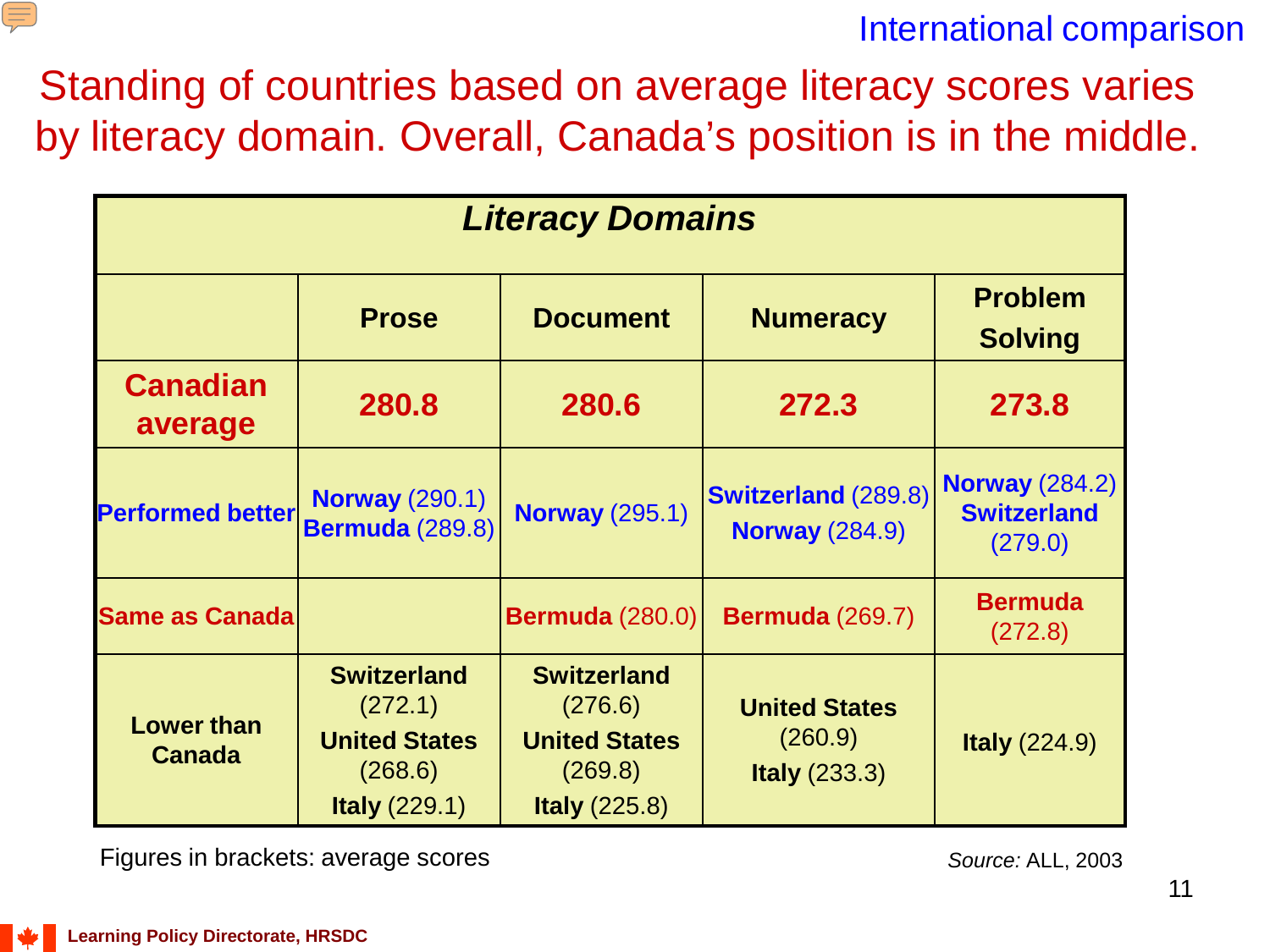

### **42% of Canadians performed at prose levels 1 and 2 compared to 34% in Norway**

**Proportion of adults 16-65 performing at level 1,2 ,3 and 4/5 in each country at prose literacy**



58% of Canadians performed at level 3 or higher



E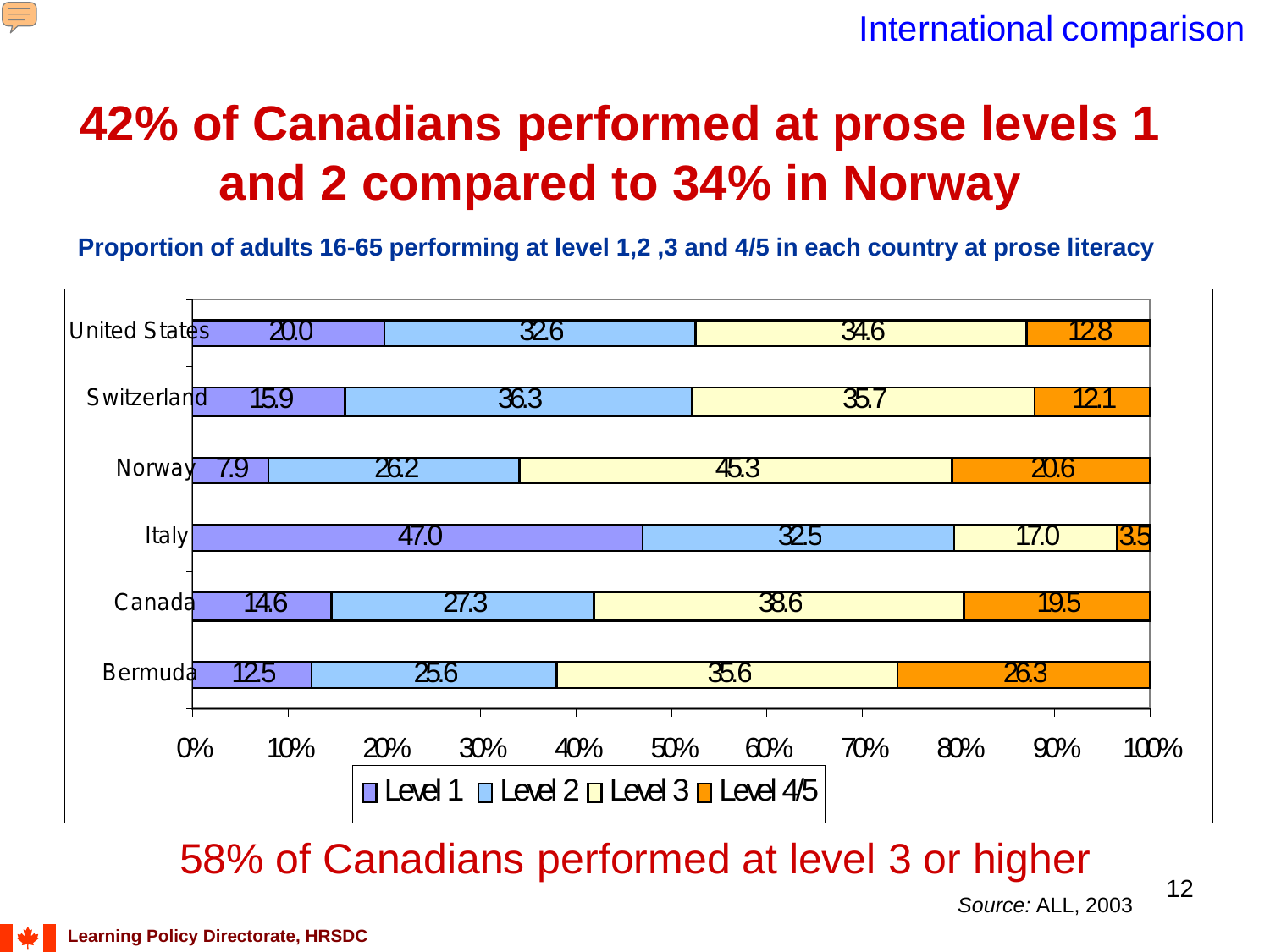

### **Increase in average document literacy scores among low scoring Canadians, and slight decline among high scorers**

**Mean scores at the 5th and 95th percentiles on document scale, population 16 to 65**

|                              | <b>Bottom 5 %</b><br><b>Average Scores</b> |            |         | Top 5 $%$<br><b>Average Scores</b> |            |         |
|------------------------------|--------------------------------------------|------------|---------|------------------------------------|------------|---------|
|                              | <b>IALS</b>                                | <b>ALL</b> |         | <b>IALS</b>                        | <b>ALL</b> |         |
| <b>Canada</b>                | 127.4                                      | 178.3      | $\star$ | 379.6                              | 361.5      | $\star$ |
| <b>United States</b>         | 124.0                                      | 174.3      | $\star$ | 367.9                              | 352.5      | $\star$ |
| <b>Switzerland (German)</b>  | 117.1                                      | 199.7      | $\star$ | 358.3                              | 358.9      |         |
| <b>Switzerland (French)</b>  | 153.7                                      | 198.7      | $\star$ | 355.1                              | 345.7      | $\star$ |
| <b>Norway</b>                | 203.3                                      | 205.8      |         | 371.9                              | 372.3      |         |
| <b>Switzerland (Italian)</b> | 164.6                                      | 192.6      | $\star$ | 347.2                              | 332.8      | $\star$ |

\* Significant change *Source:* ALL, 2003; IALS, 1994-1998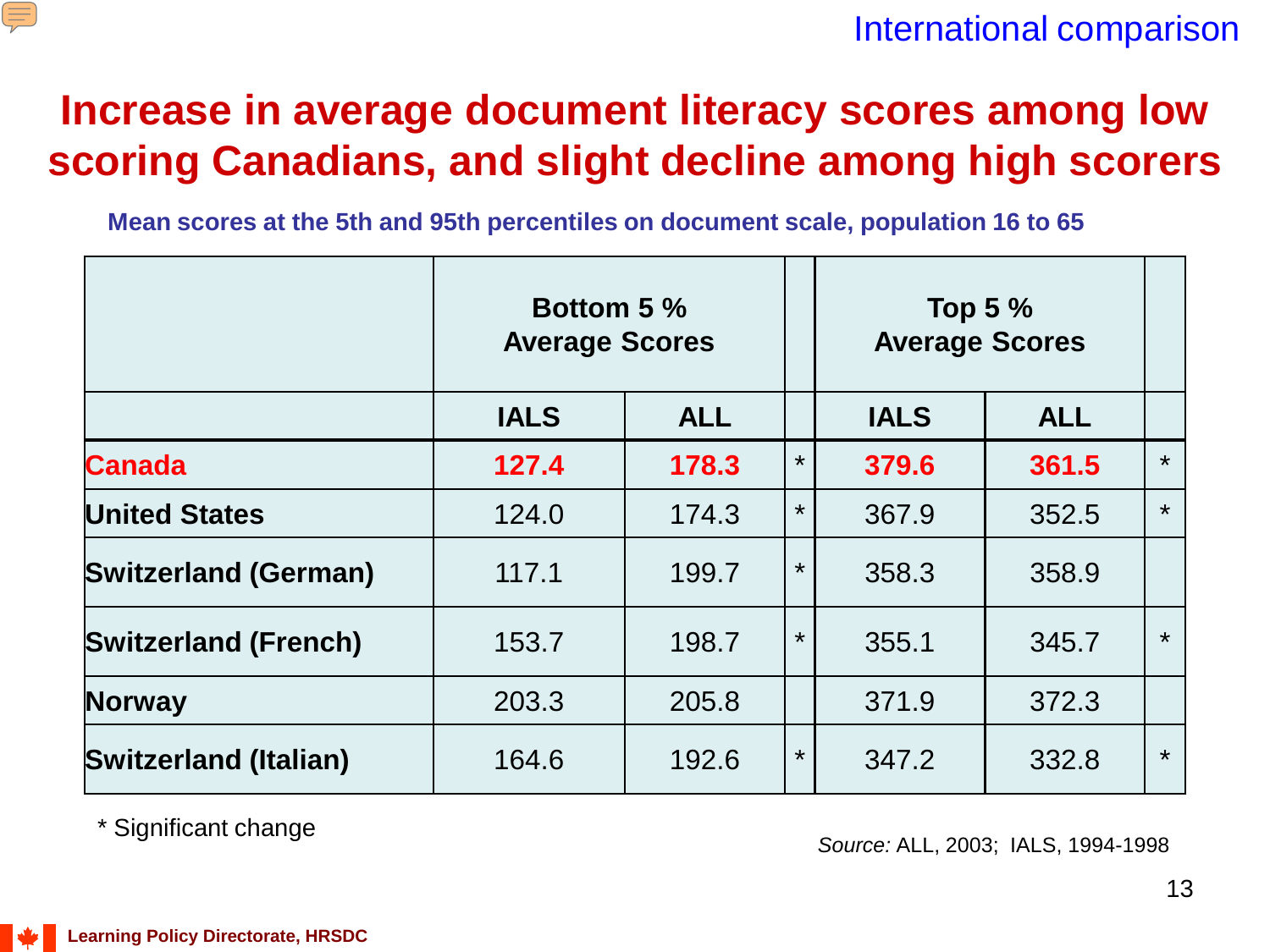

### **Equity improved in Canada through a change in distribution though the average prose literacy scores did not change**

**Mean prose scores with .95 confidence interval and scores at the 5th, 25th, 75th and 95th percentiles, 16- 65**



*Source:* ALL, 2003; IALS, 1994-1998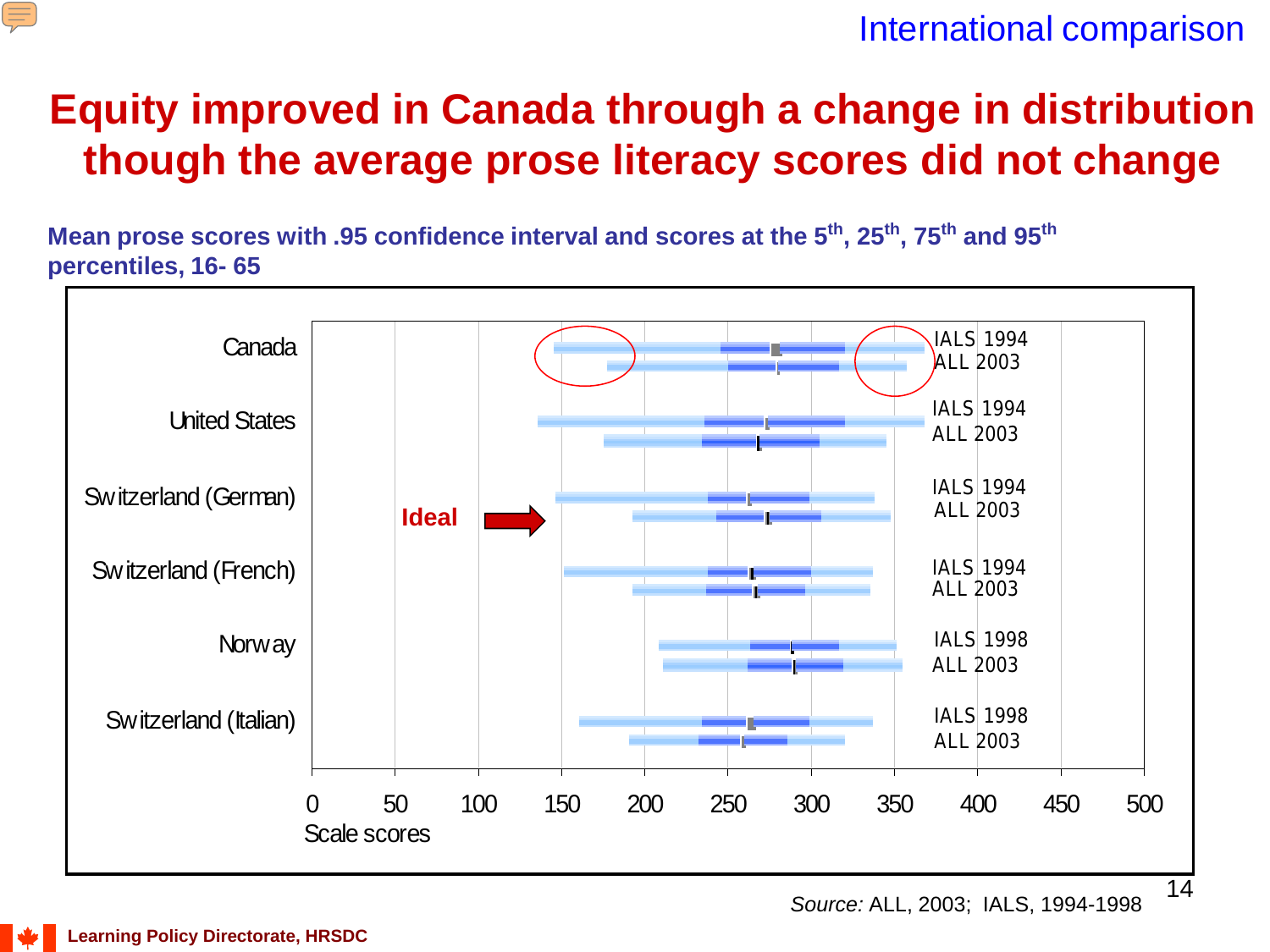

International comparison

### **The proportion of Canadians performing at levels 1 and 2 varied across literacy domains**

**Per cent of adult populations performing at levels 1 and 2 in ALL 2003** 

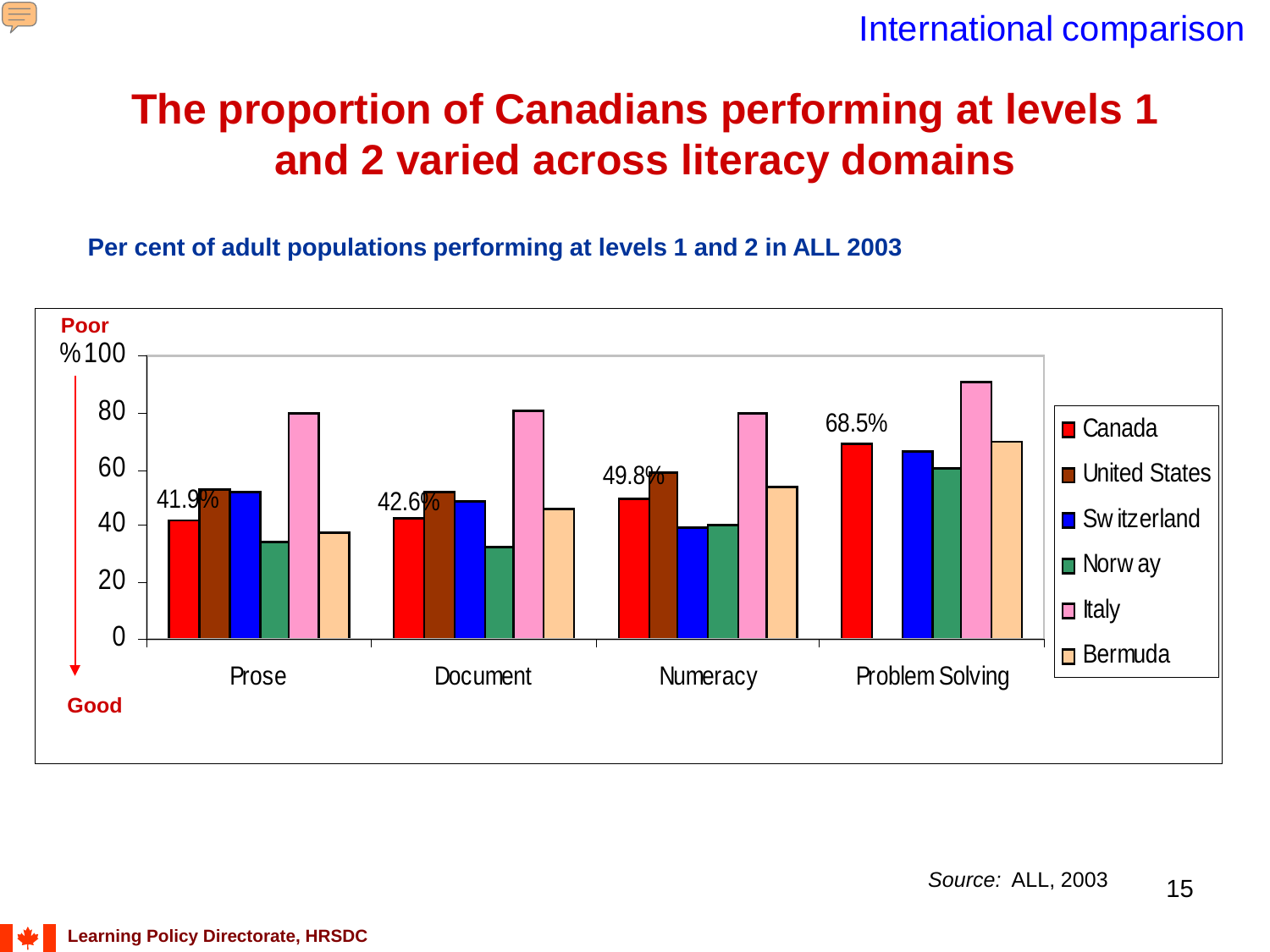#### Subgroups - Gender

## **In most countries, men performed better than women in numeracy and in document literacy**

**Standard score differences in mean skills proficiencies between men and women on the prose, document, numeracy and problem solving scales, 2003**



 $\left( \equiv \right)$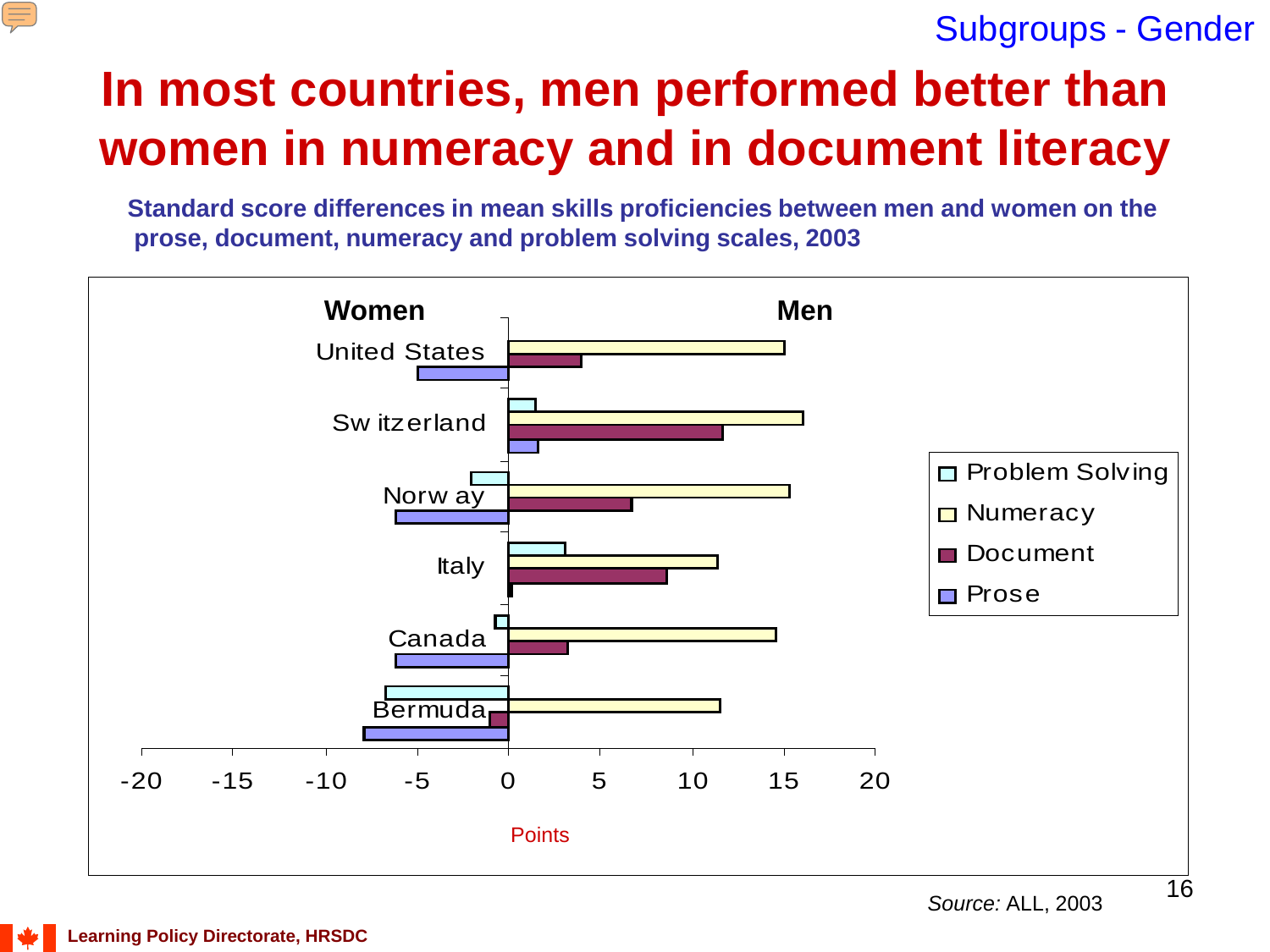

Subgroups - Youth

## **Younger Canadians scored higher in document literacy and have larger proportions at levels 4 & 5**

**Per cent of populations aged 16 to 25, 26 to 45 and 45 to 65 at each level on the document scale**

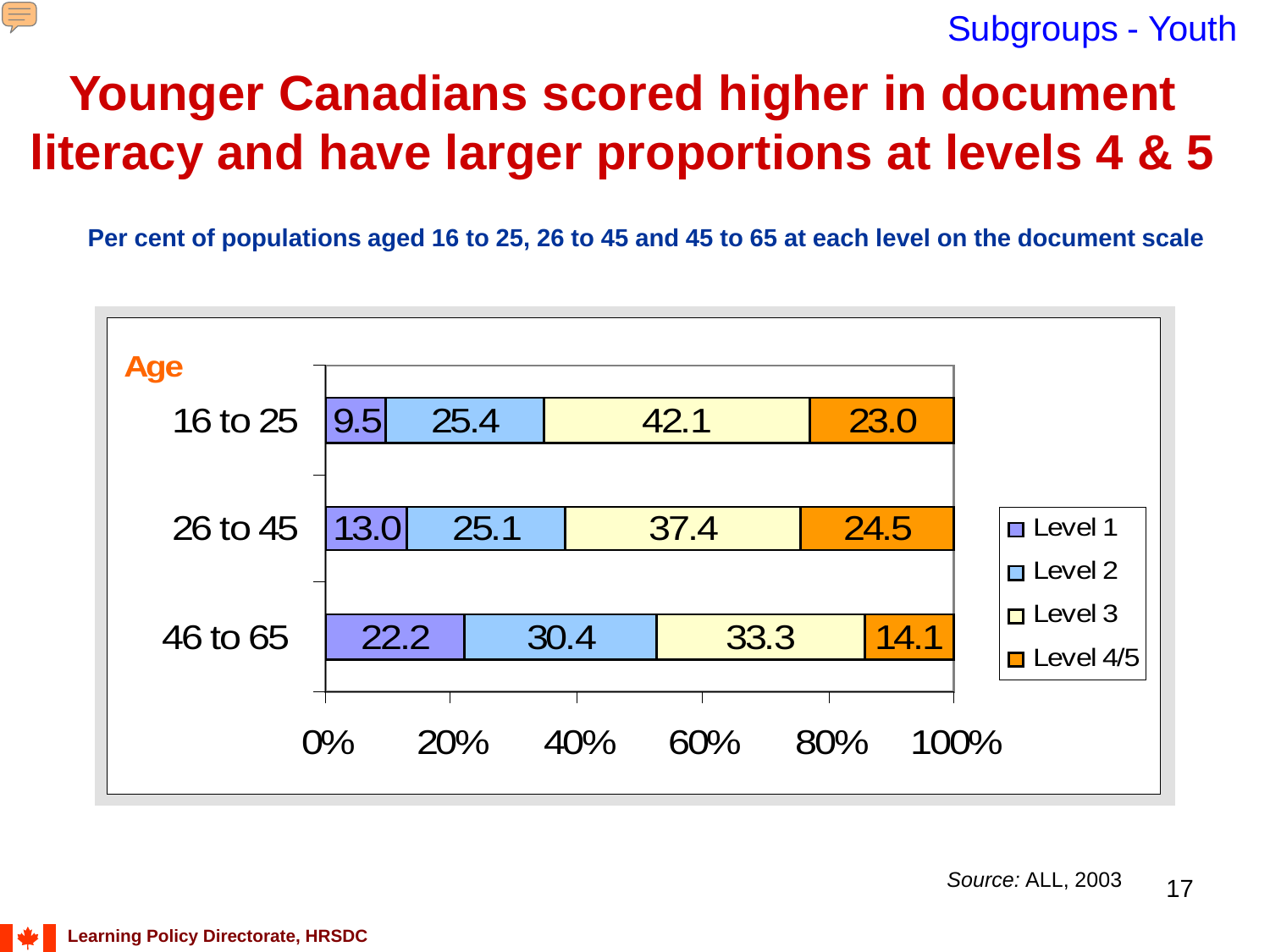

## **Younger Canadians performed well in numeracy and have larger proportions at levels 4 and 5**

**Per cent of populations aged 16 to 25, 26 to 45 and 45 to 65 at each level on the numeracy scale**

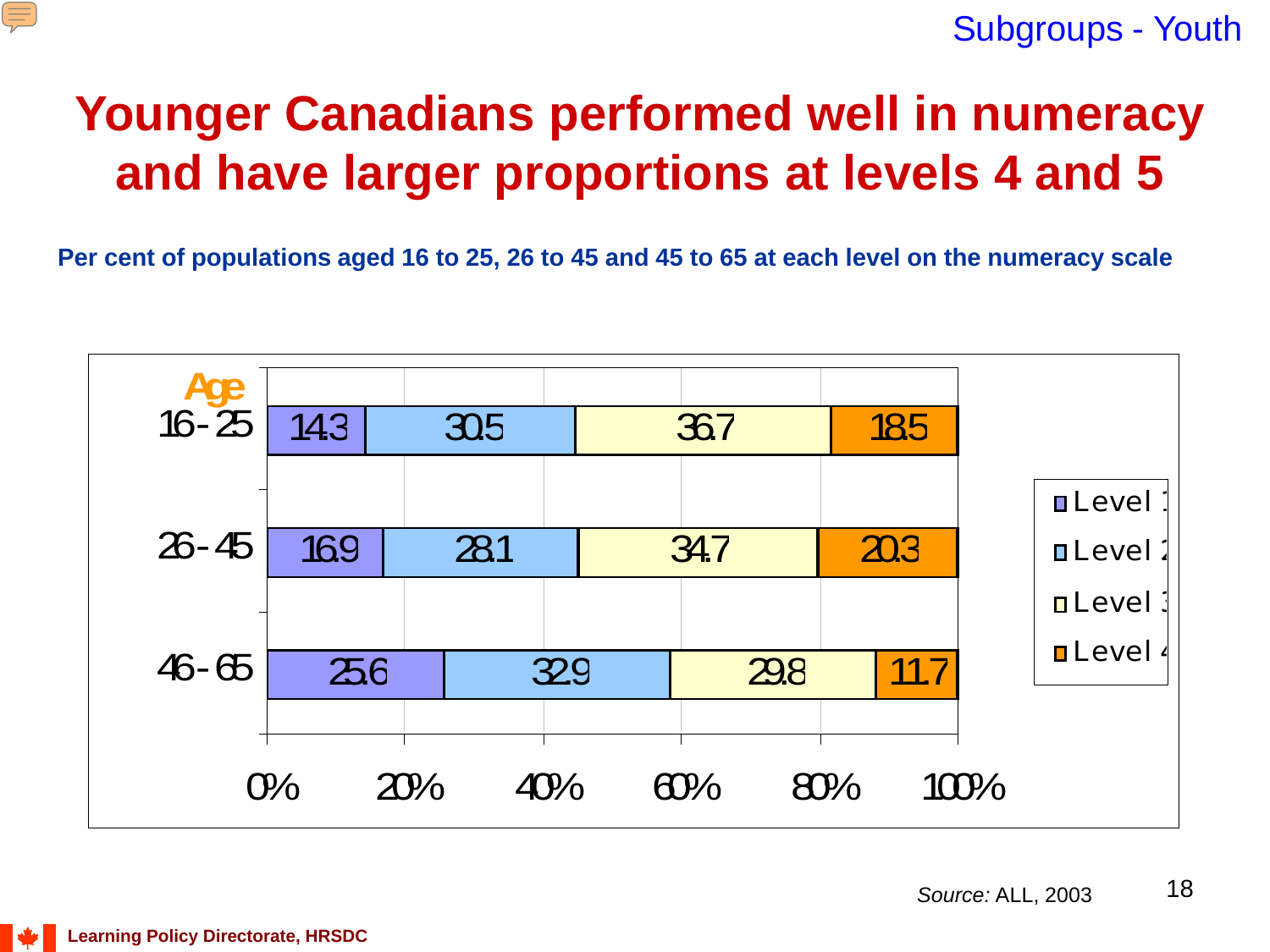Subgroups - Youth

## **There is an inverse relationship between age and literacy performance, even after controlling for educational attainment**

**Relationship between age and literacy scores on the document literacy scale, with adjustment for level education, 2003**



*Source:* ALL, 2003

E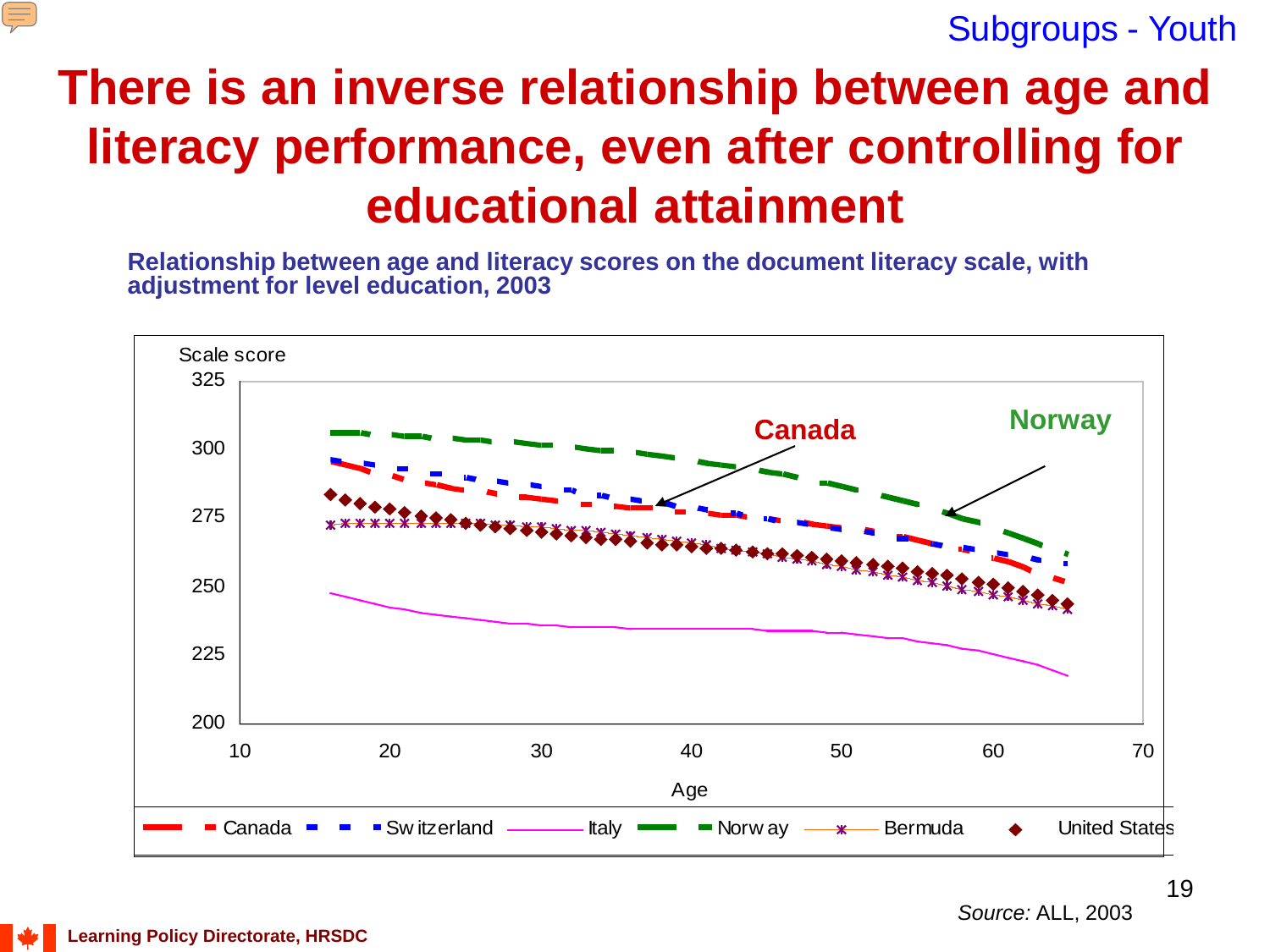

Subgroups- Immigrants

## **Recent immigrants have higher education in Bermuda and Canada**

**Per cent of populations aged 16-65 at each level of educational attainment, by recent vs established immigration status, 2003**

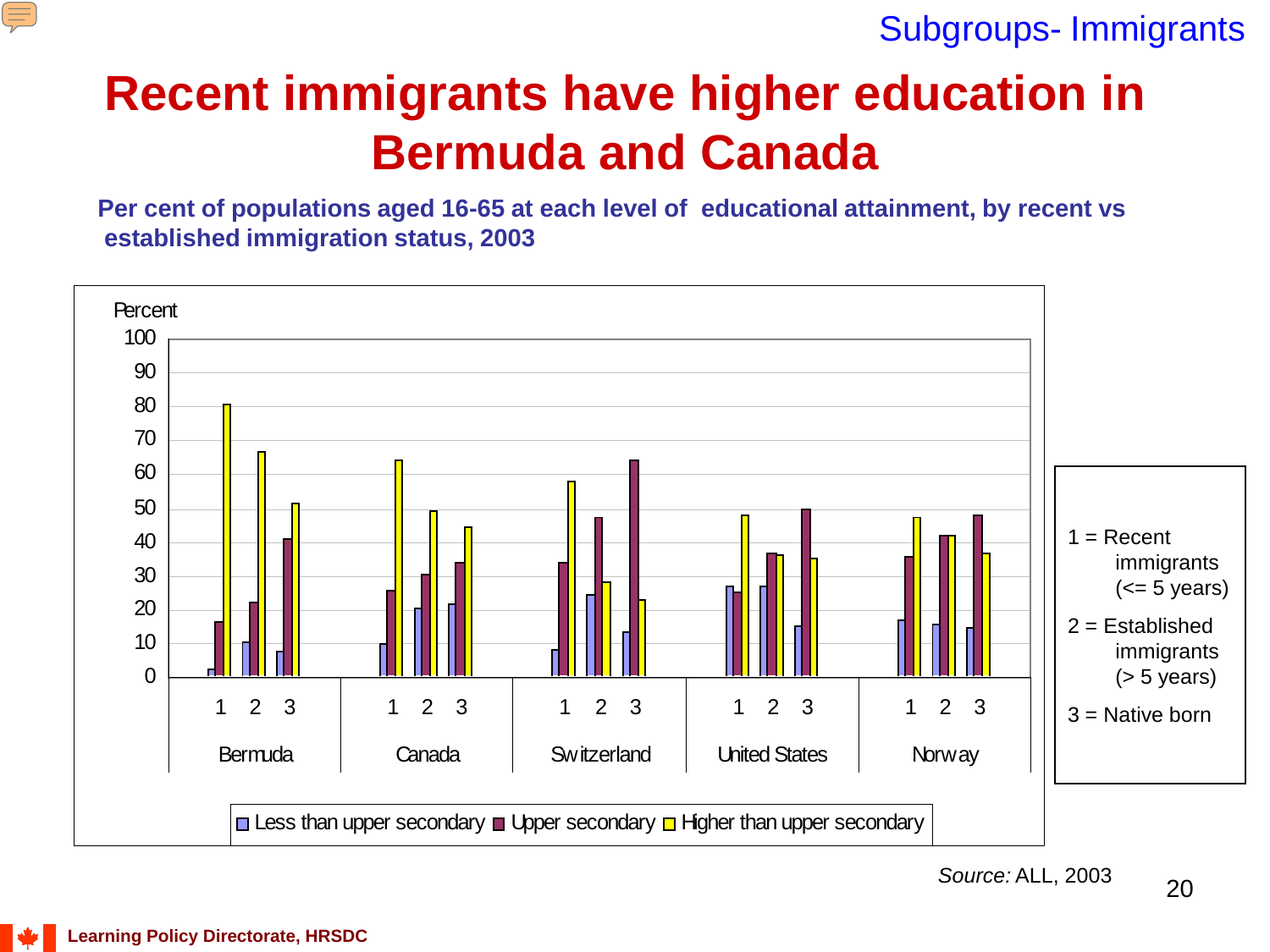#### E

#### Subgroups - Immigrants

### **Higher proportion of immigrants scored at level 1 and 2 if their mother tongue was different from the language of test**

**Per cent of adults (16 to 65) at each level on the prose scale by their native tongue status, 2003**



- 1= Immigrant whose mother tongue is different from the language of the test
- 2= Immigrant whose mother tongue is the same as the language of the test
- 3=Native born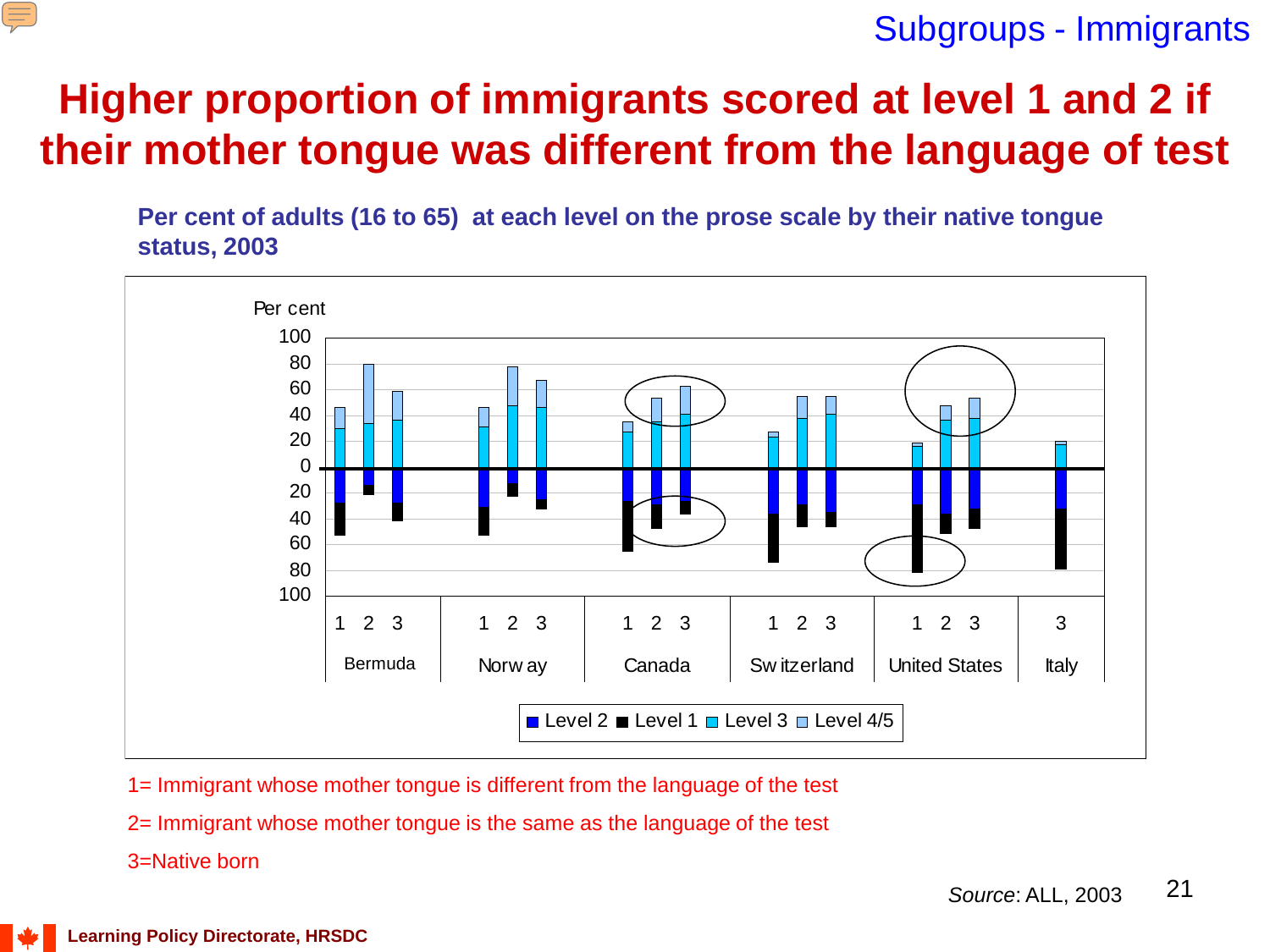

Subgroups - Labor force

### **In Canada, low scoring adults are 2.5 times more likely to experience six or more months of labour force inactivity compared to those scoring at level 3 or higher**

**Odds ratios showing likelihood of experiencing labour force inactivity for 6 months or more in the last 12 months compared to being employed all year, by numeracy levels, (16-65), excluding students and retirees, 2003**

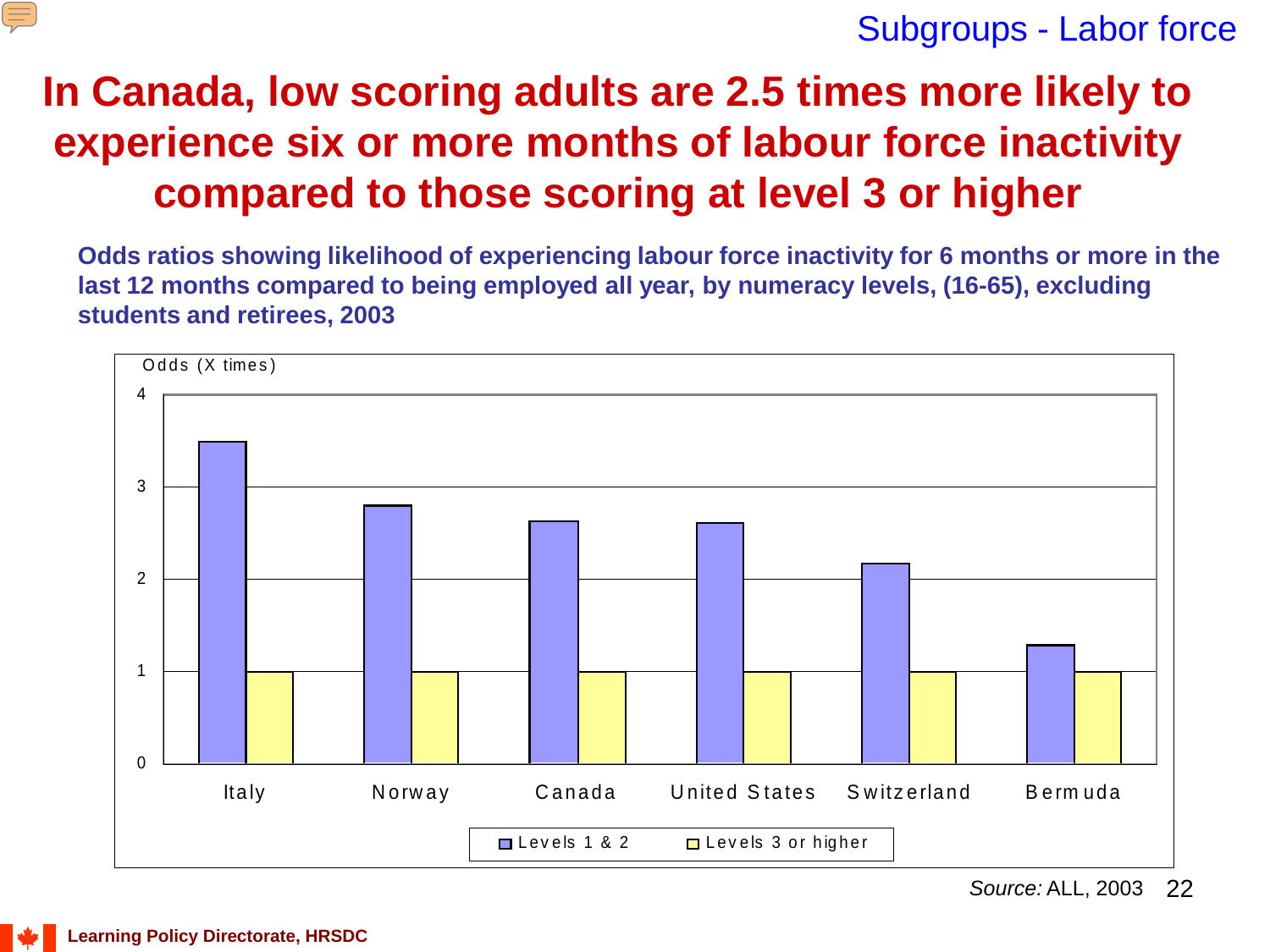

Subgroups - Labor force

## **In all countries, adults with high skills who experience unemployment have a higher likelihood of exiting unemployment**

**The probabilities of unemployed adults aged 16-65 to exit unemployment over a 52 week period, by low (Levels 1 and 2) and medium to high (Levels 3 and 4/5) skills, document scale, 2003**

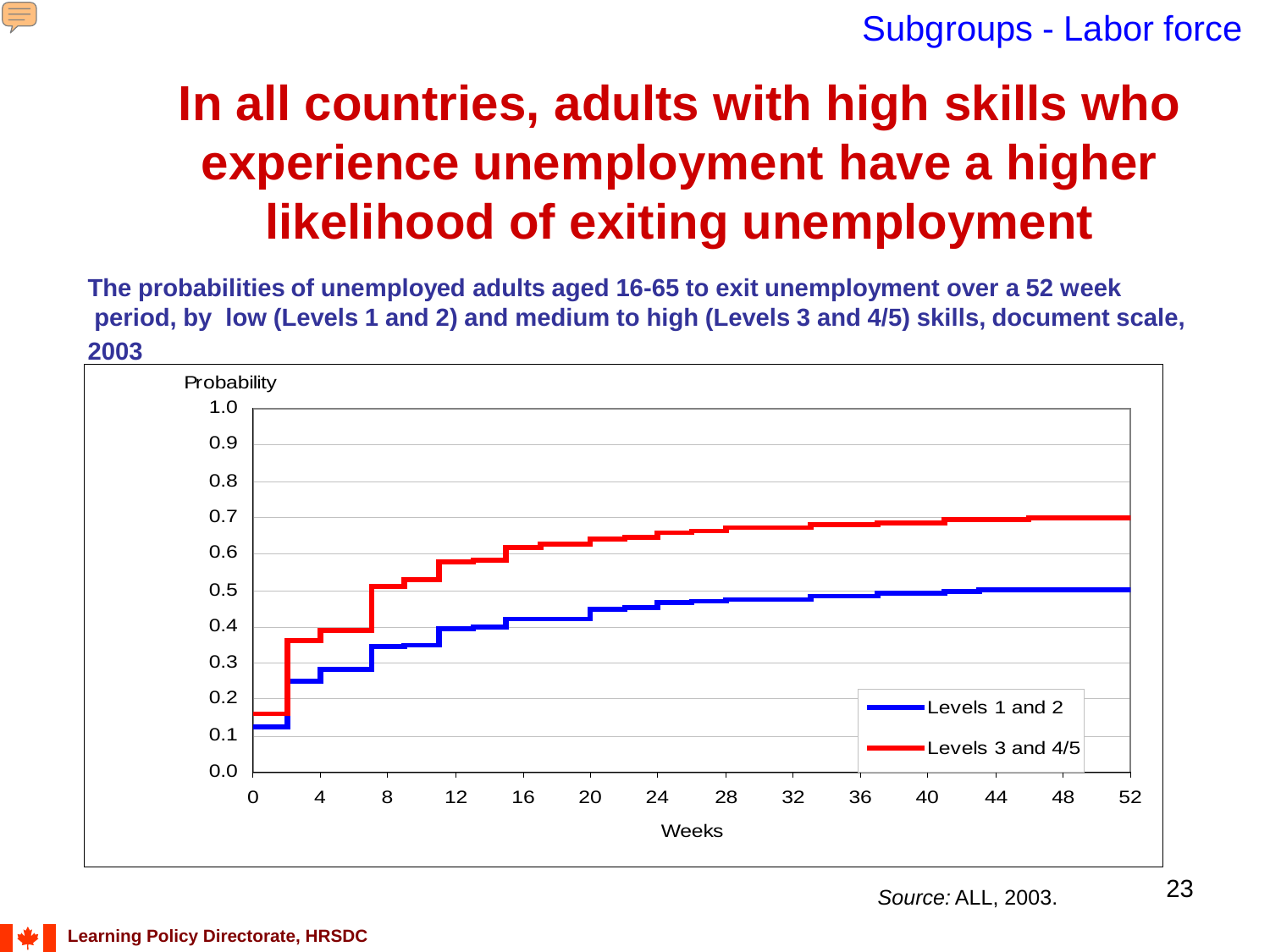

Subgroups - Labor force

### **In general, knowledge intensive sectors have higher proportions of adults with medium and high literacy proficiency levels**

Per cent of labour force populations (16-65) at document literacy Levels 3 and 4/5, by type of industry, 2003

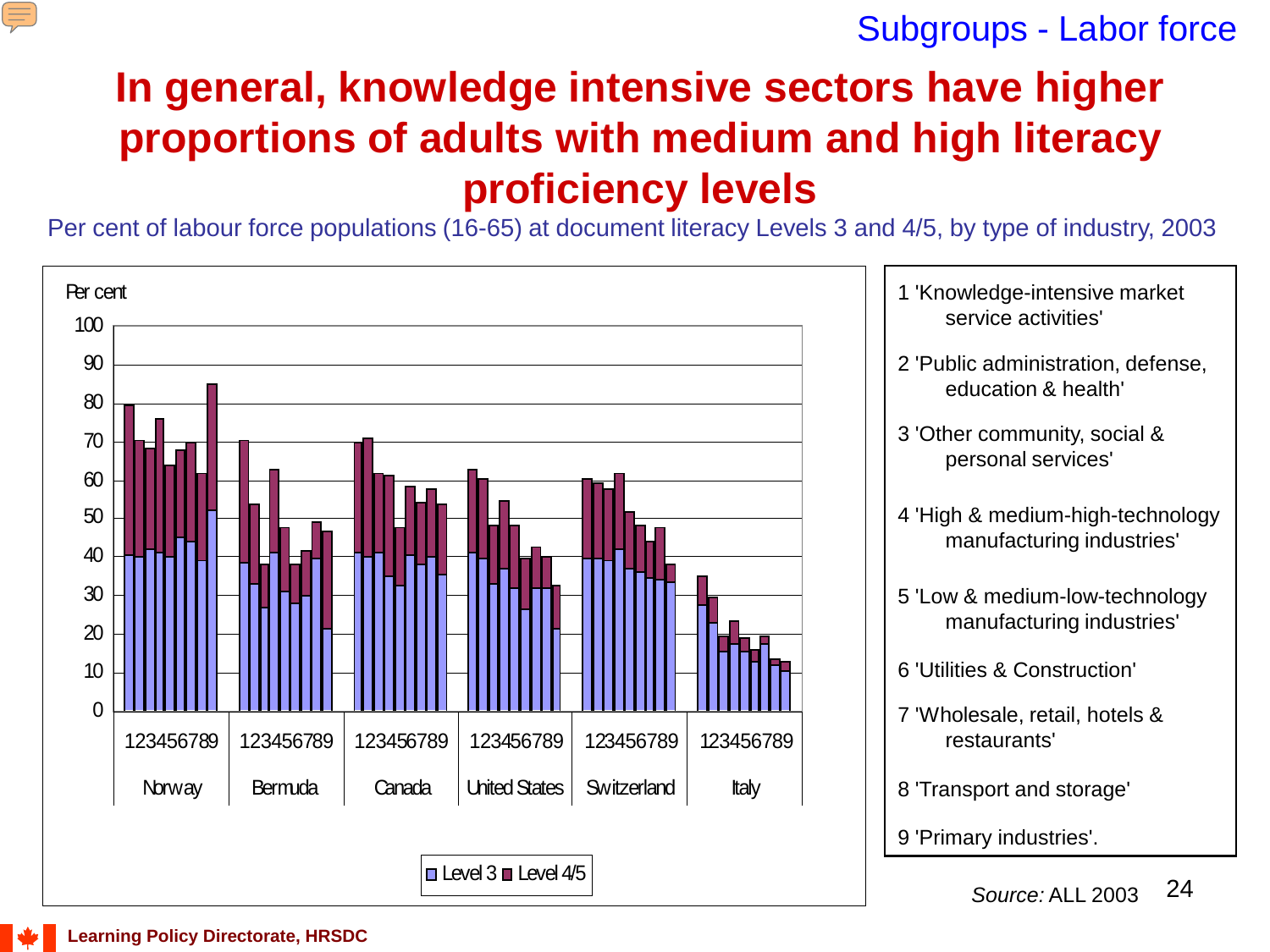

Factors - Education

### **Positive relationship between education and numeracy skills**

**Mean numeracy scores on a scale with range 0-500 points, by level of educational attainment, 16-65, 2003**



The countries are ranked by the mean of the numeracy score of those completed upper secondary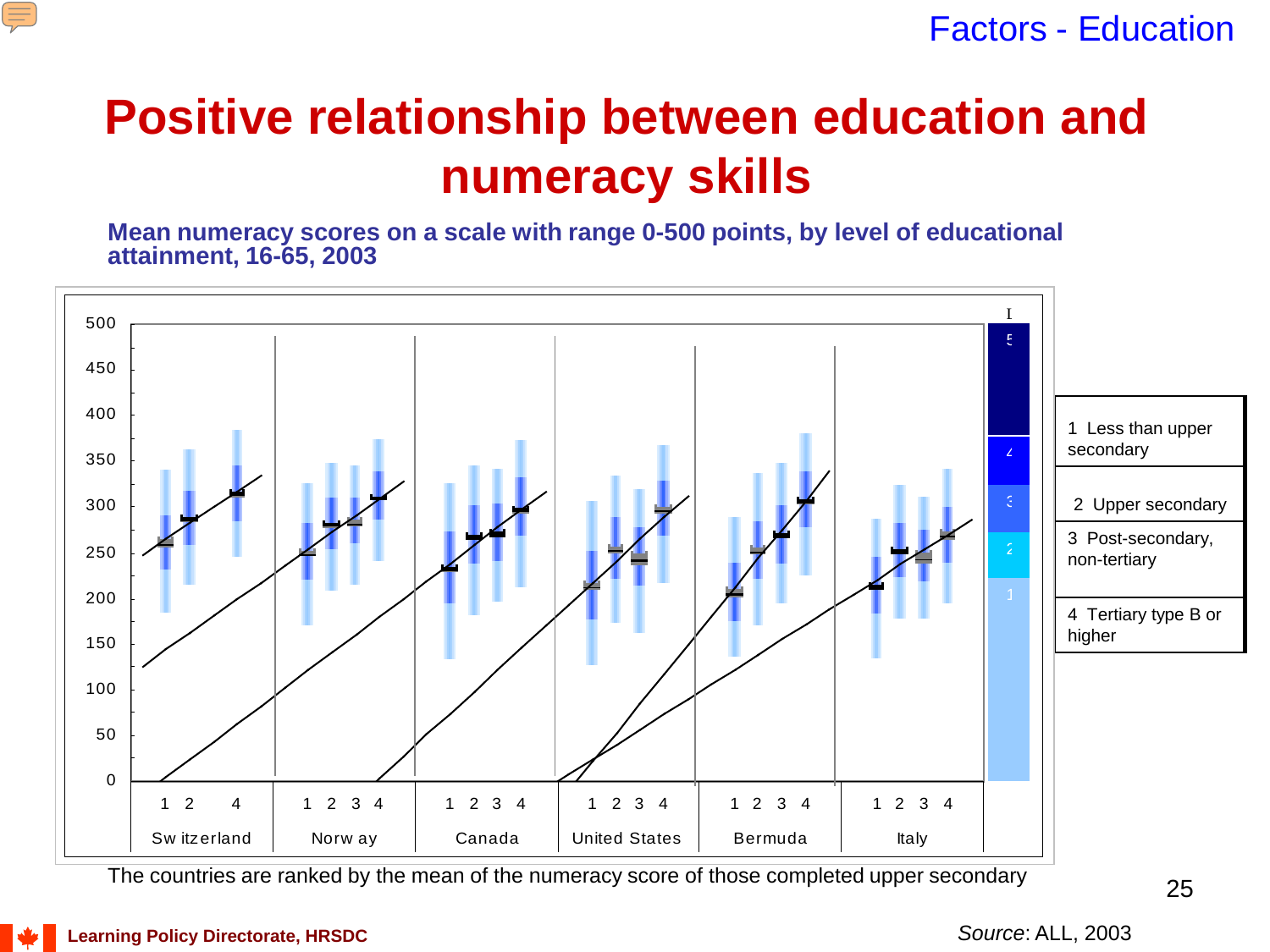

Factors – Education

## **The relationship between parental education and literacy skills in Canada changed among youth (16-25) over the nine year period**

**Relationship between respondent's prose literacy scores and parents'education in years, population 16-65, IALS 1994/1998 and ALL 2003**



**Learning Policy Directorate, HRSDC**

*Source:* ALL, 2003; IALS, 1994-1998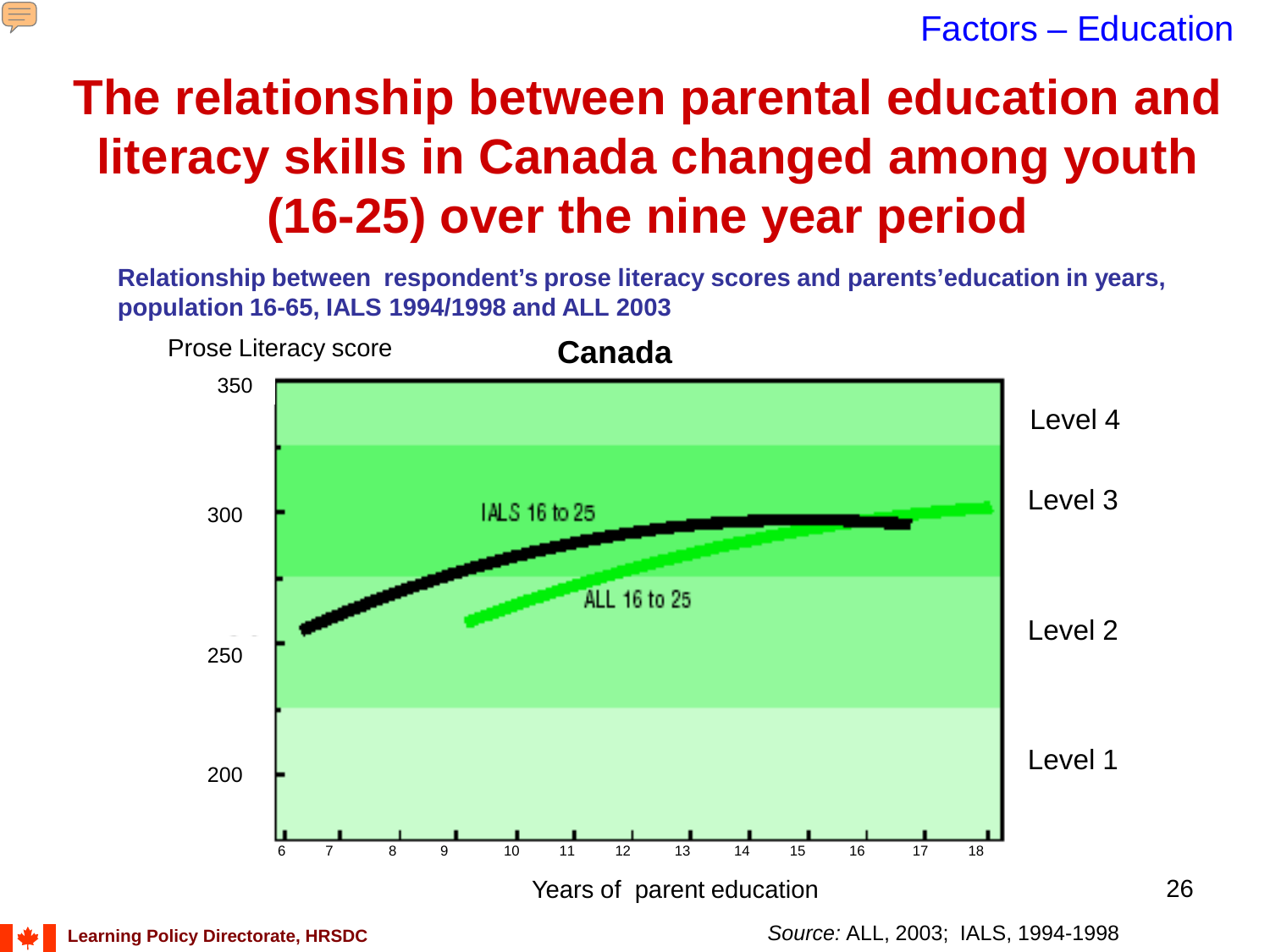#### Factors - Education

### **Not all young people whose parents had low levels of education had low literacy scores**

**Relationship between respondent's prose literacy scores and parents' education in years, population 16-65, 2003**

Canada



 $\equiv$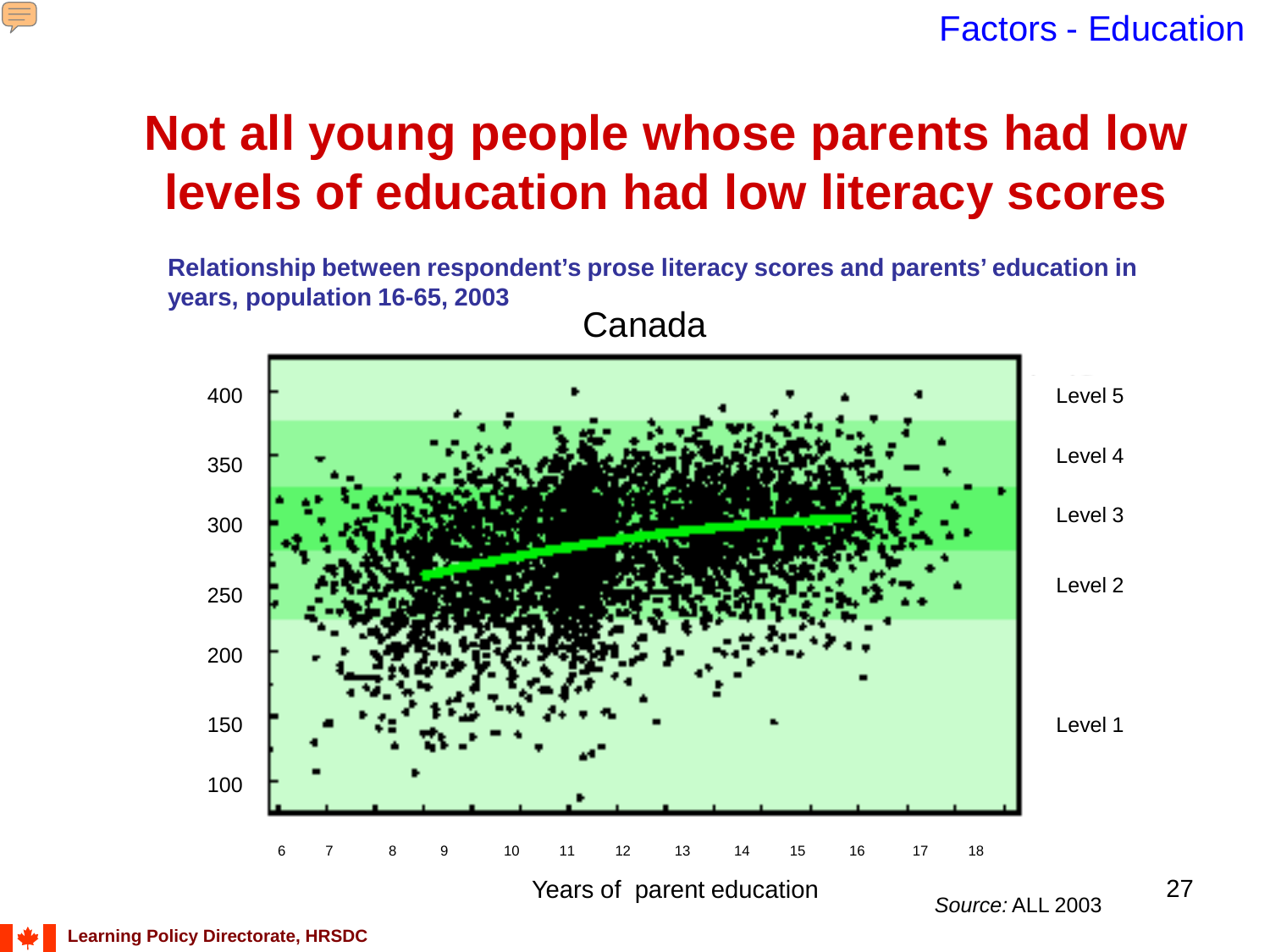

Factors - Adult training

### **50% of Canadian adults participated in organized education and training in 2003, an increase of over one-third since 1994**

**Percent of populations (16-65) receiving adult education and training during the year preceding the interview, IALS 1994/1998 and ALL 2003**



### Around half of them were funded by employers.

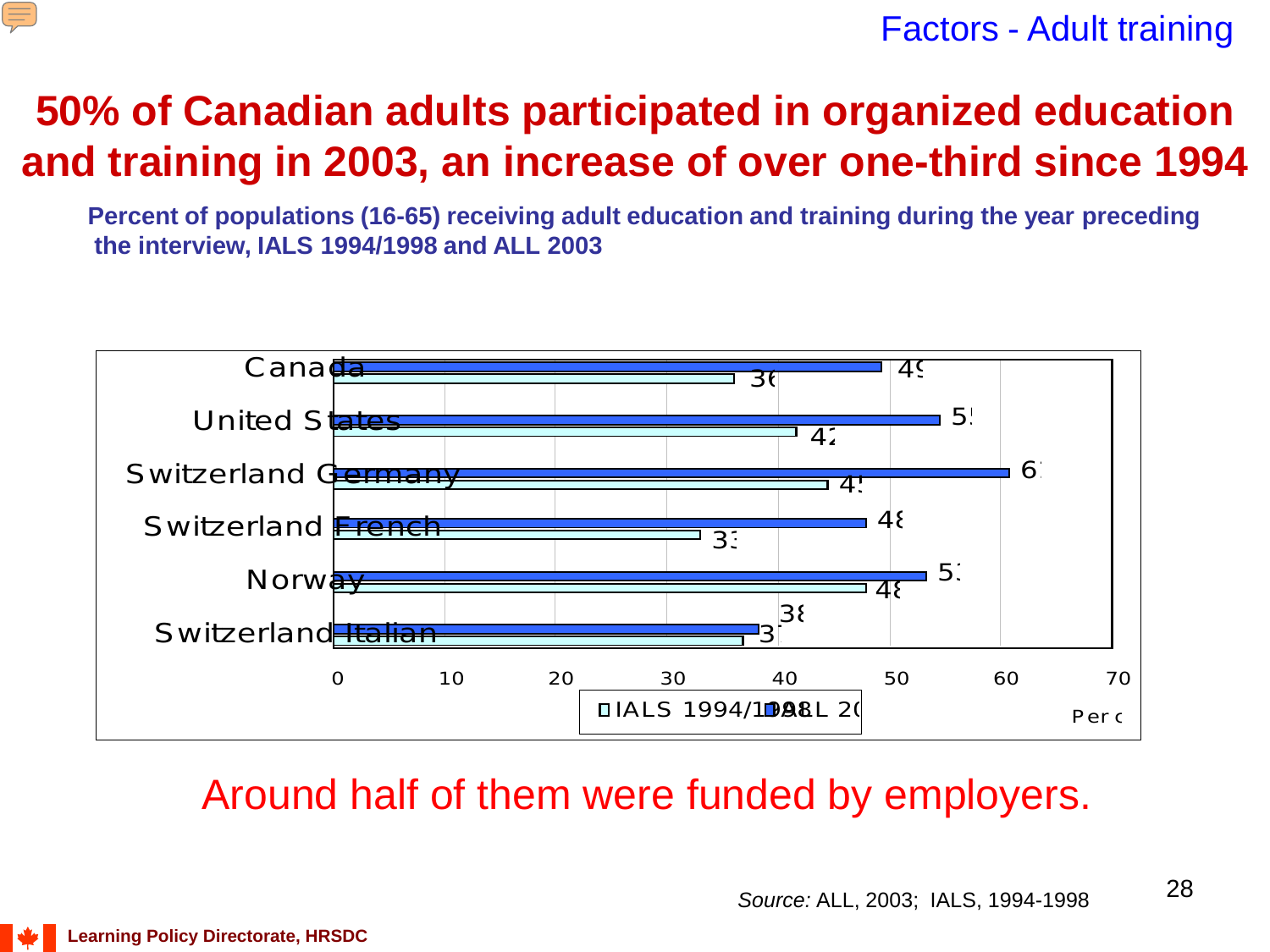

Factors - Adult training

## **The increase in participation rate in Canada was evident across all proficiency levels particularly those at level 1, 2 and 3**

**Percentage changes in the per cent of adults (16-65) in adult education and training between IALS 1994/1998 and ALL 2003, by document literacy levels**



*Source:* ALL, 2003; IALS, 1994-1998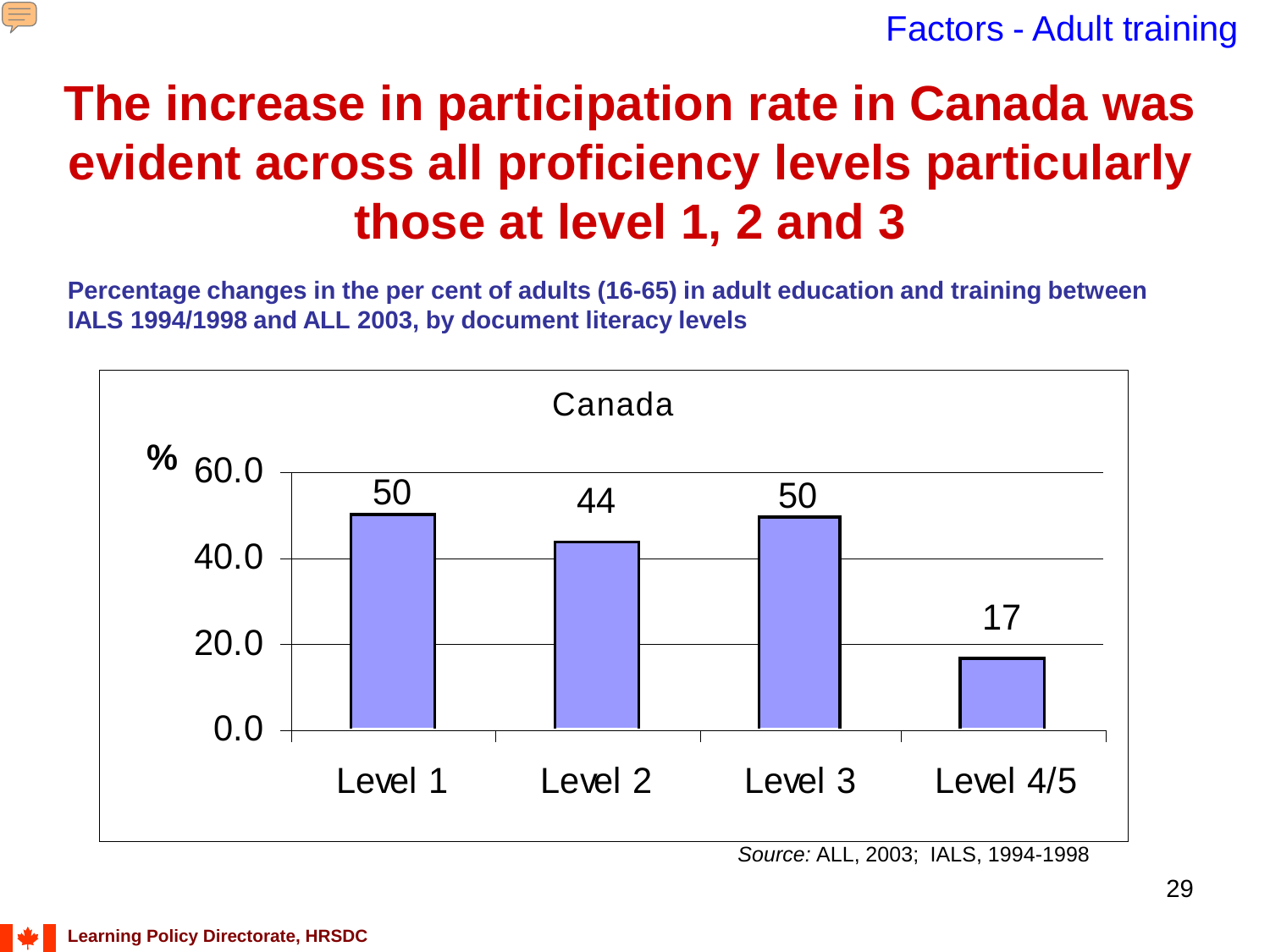

### **However, participation rates in adult education and training continue to vary by skill level**

**Per cent of population (16 to 65) receiving adult education and training during the year preceding the interview, by document literacy levels, 2003**

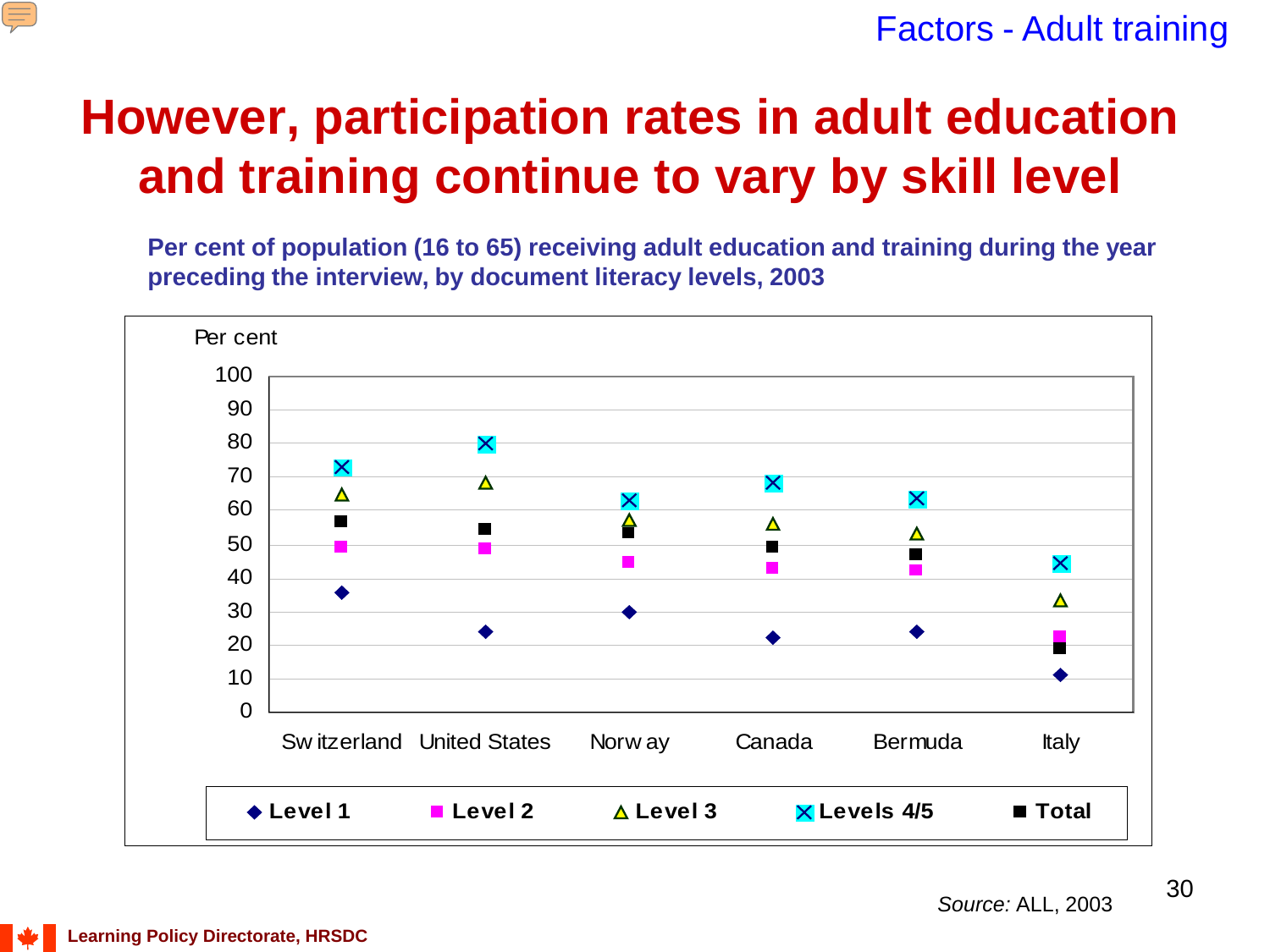

Factors- ICT use

### **Computer users have higher prose literacy scores compared to non-users in all countries**

**Mean scores on the prose literacy scale ranging from 0 to 500 points, by whether respondents are computer users or non-users, populations aged 16-65, 2003**

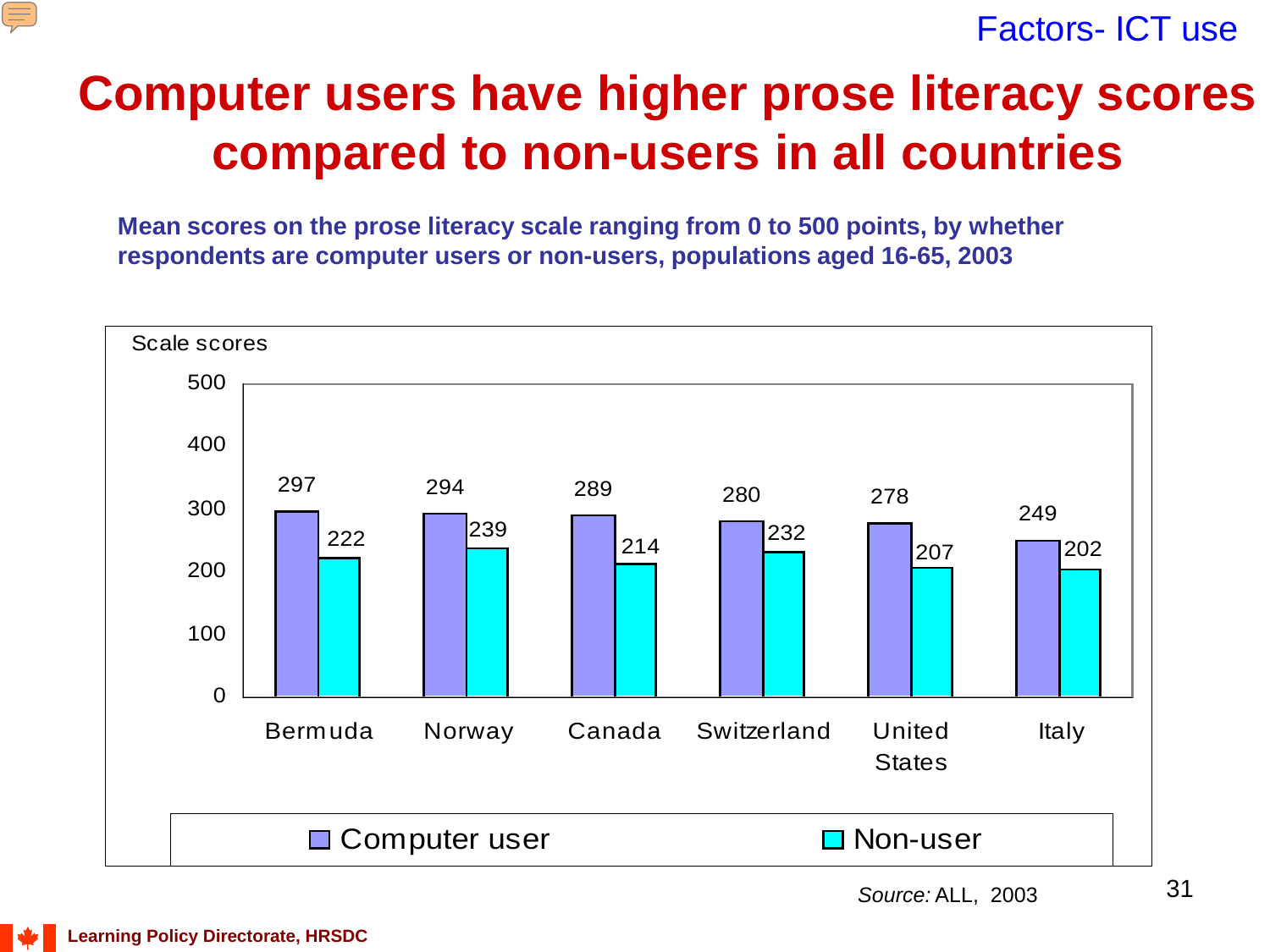

#### Factors - ICT use

### **In all countries, adults at levels 4/5 are more than twice as likely to be high intensity computer users.**

**Adjusted odds ratios showing the likelihood of adults (16-65) of being high intensity computer users, by prose literacy levels, 2003**

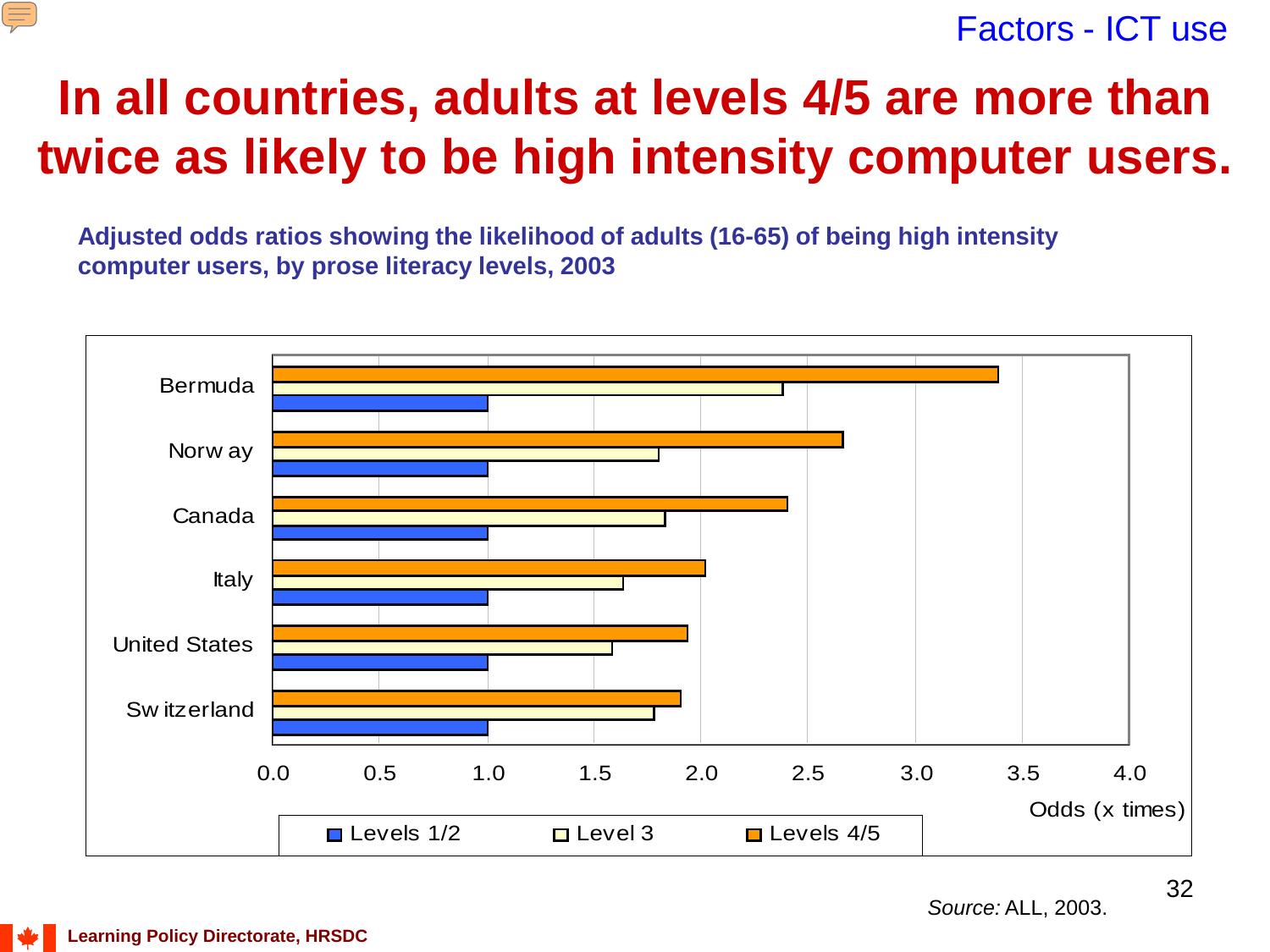- **What is the level of literacy proficiency in the Canadian working age population?**
	- **58% of Canadian adults (16-65) performed at level 3 or higher in ALL 2003.**
	- **The Canadian average in prose and document literacy was at level 3 which is required for the knowledge economy. The average for numeracy and problem solving was just below level 3.**
- **How do we compare internationally?**
	- **Among the six countries participating in the first round of ALL, Canada's performance was in the middle.**
	- **Canada did better than US in all literacy domains except problem solving in which the US did not participate.**
- **How proficient are Canadians in different component skills?**
	- **Canadians performed better in prose and document literacy than in numeracy or problem solving.**
	- **A similar trend was also observed in most other countries.**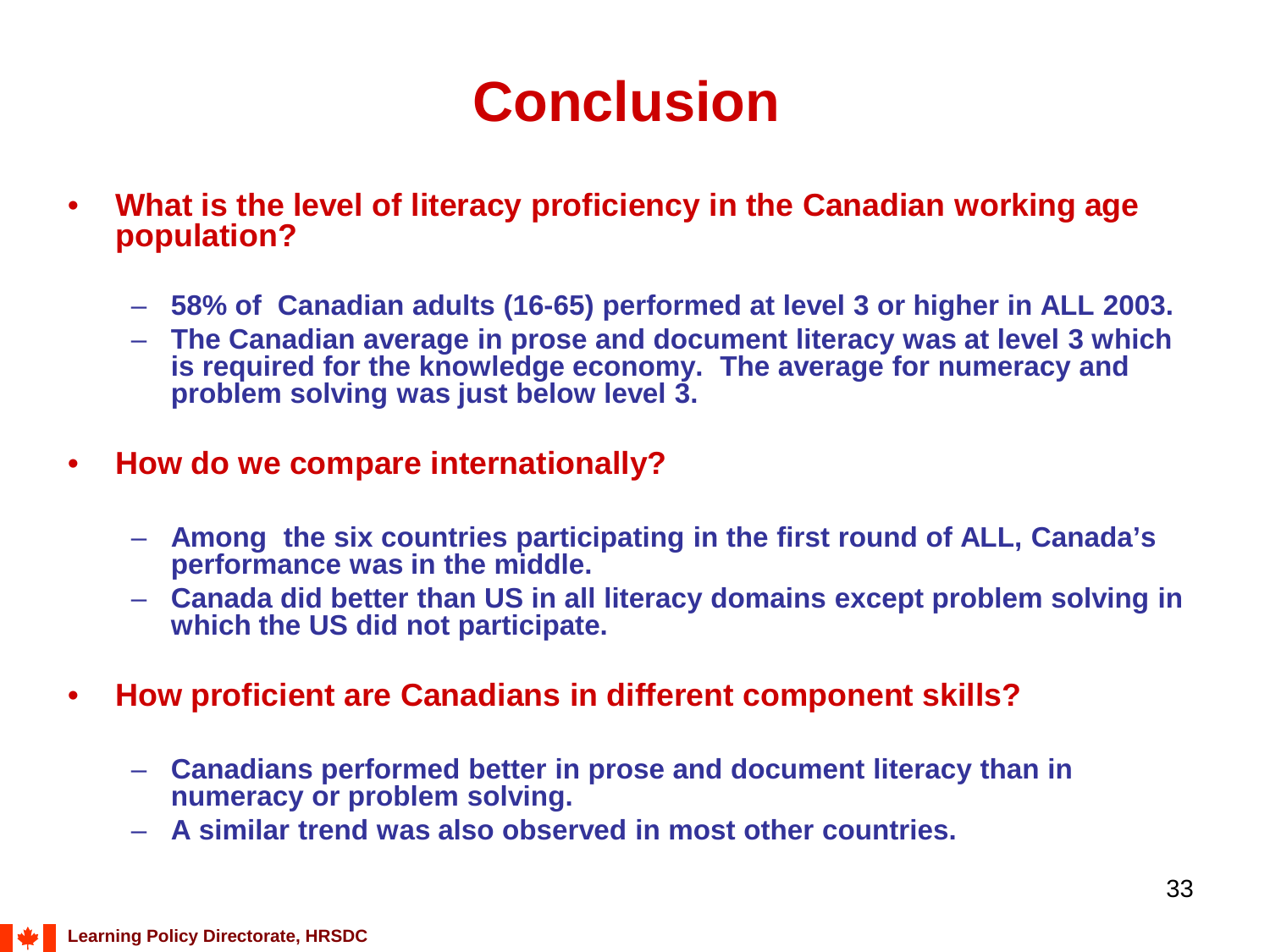- **How is literacy performance distributed in the Canadian population?**
	- **Younger Canadians generally scored higher and have larger proportions at proficiency levels 4 and 5.**
	- **Immigrants, specially recent arrivals and those whose mother tongue is neither English nor French, achieved a lower level of proficiency than Canadian adults.**
	- **Adults with a high literacy proficiency level were more likely to work in knowledge intensive sectors and to exit unemployment, than those with low proficiency levels.**
- **What are the factors affecting proficiency in the competencies?**
	- **A positive relationship between education and literacy performance.**
	- **Computer users scored higher in prose literacy than non-users.**
	- **Participation in formal adult training varied by literacy level .**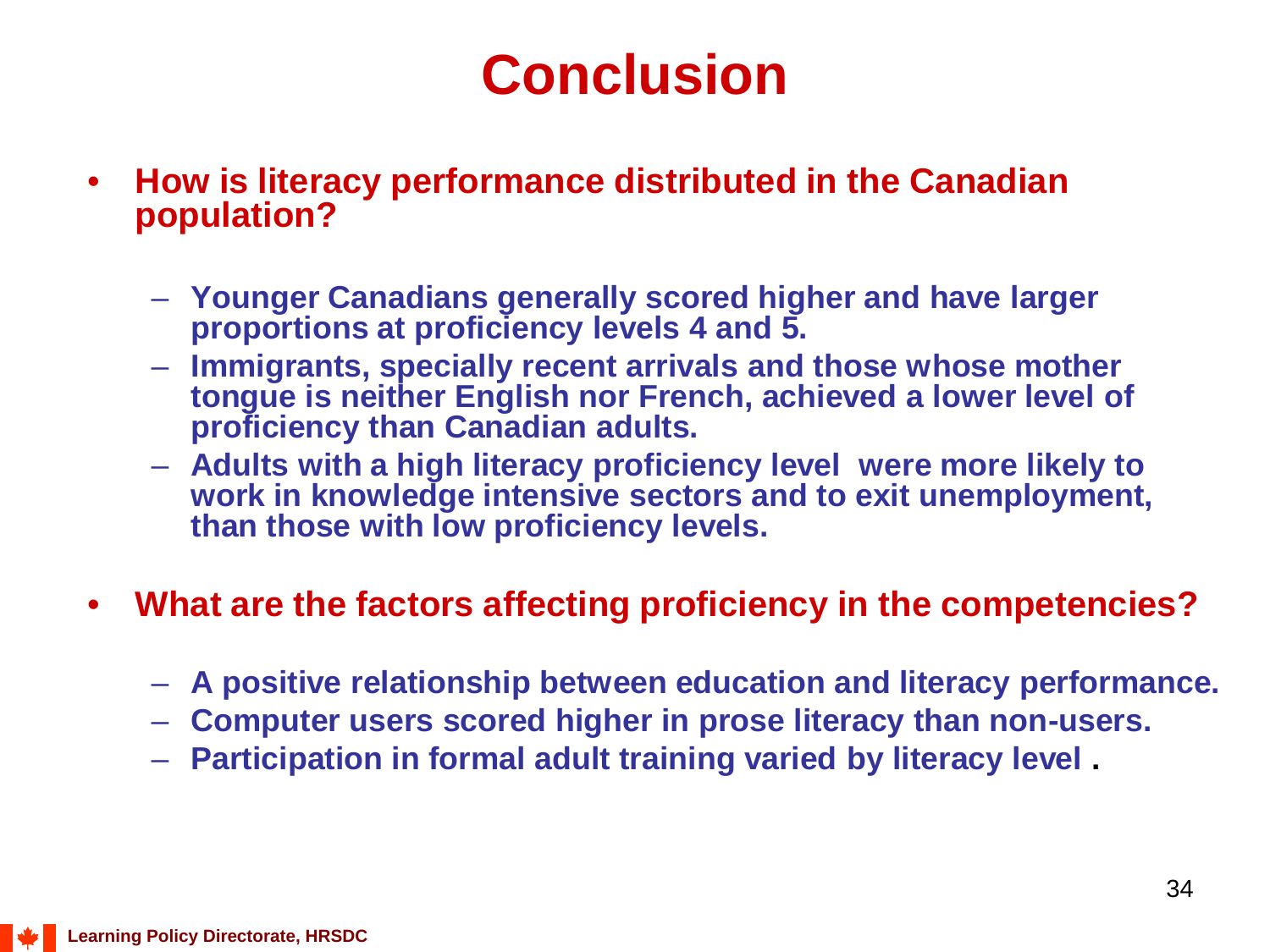• **How have Canadians improved or not?**

**Good News:**

- **Canada maintained its average literacy score between 1994 and 2003.**
- **Average score for prose and document literacy was at level 3.**
- **Average score for numeracy and problem solving was just below level 3.**
- **Half of the population increase of 3 million was in level 3 but it did not affect the average score.**
- **Improved equity.**
- **The lowest 5% (1 million) performed better in document literacy (50 points).**
- **50% of Canadians participated in adult education and training; half were funded by employers.**